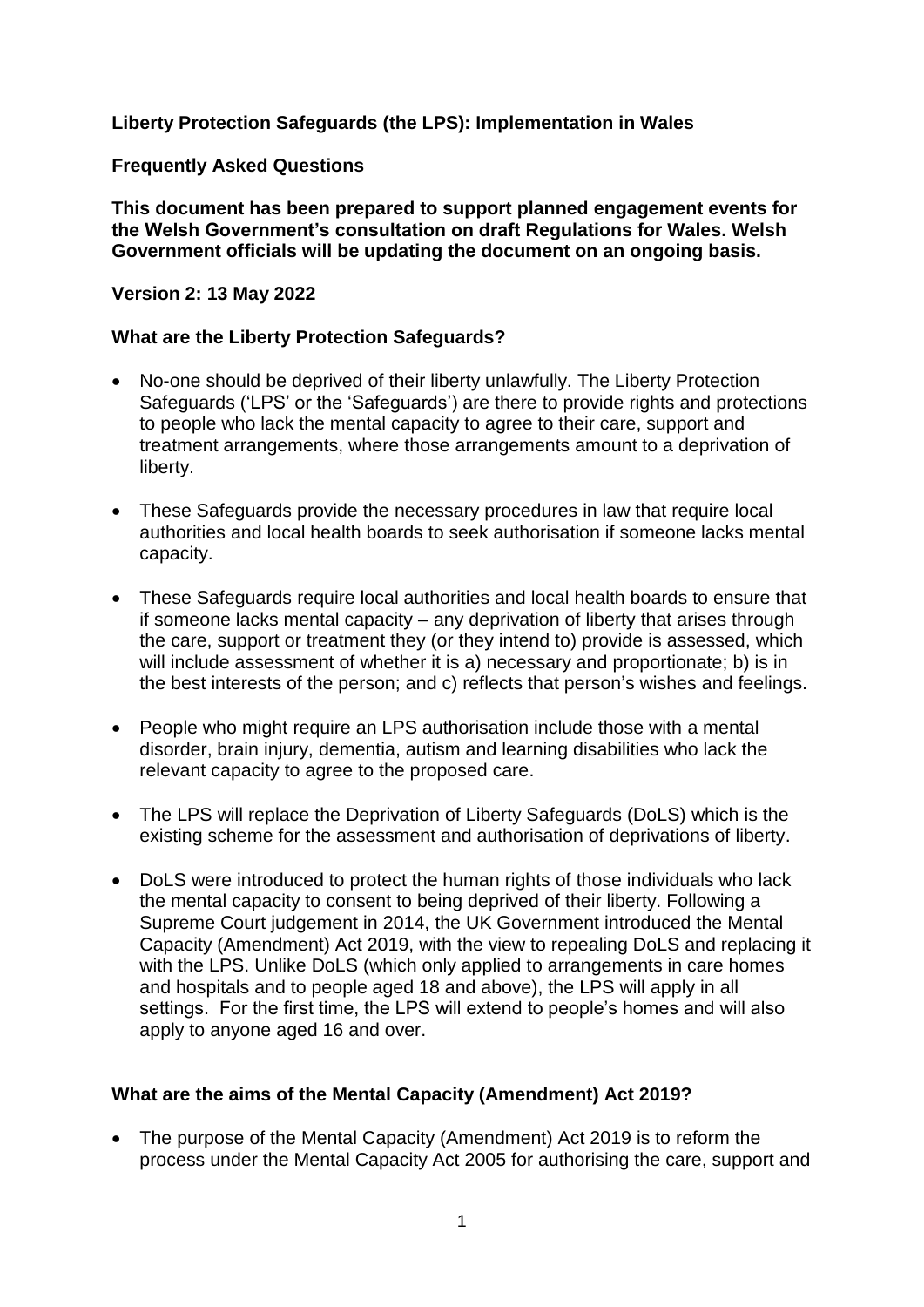treatment arrangements for someone who lacks the mental capacity to agree to those arrangements, where they give rise to a deprivation of that person's liberty.

- Although the LPS has the same purpose as the DoLS, the new system is different by design, in a number of ways, for example:
	- o The new system will put the person at the centre of the decision-making process and increase participation, voice and control. The LPS will introduce an explicit duty to consult with the person, and those interested in their welfare, to establish their wishes and feelings about proposed arrangements. Those who are close to the person will also be able to provide representation and support to them, via a new 'Appropriate Person' role. Furthermore, the rights of people at the heart of the most complex cases will be considered and upheld by new 'Approved Mental Capacity Professionals' (AMCPs).
	- o The LPS will cover a wider range of settings than just hospitals and care homes, providing protections to people receiving care or treatment in their own homes or in private accommodation. This will make access to safeguards more consistent for more people.
	- o The new system has been designed to better integrate with other relevant laws and frameworks. The aim is for LPS practice to become embedded into other healthcare and care planning, such as the Social Services and Well-being (Wales) Act 2014 and the Mental Health (Wales) Measure 2010 and the Additional Learning Needs and Education Tribunal (Wales) Act 2018. This integration makes the process more straightforward for the cared-for person (and those that care for them) and easier for relevant professionals across local health boards and local authorities, by reducing duplication.
- The core principles of the MCA 2005 are at the heart of the proposed design for the LPS. This will help to further align mental capacity awareness and practice across different settings and professions.

# **How will the LPS support people?**

 The Liberty Protection Safeguards were introduced in the Mental Capacity (Amendment) Act 2019 and will replace the Deprivation of Liberty Safeguards (DoLS) system. The LPS will deliver improved outcomes for people who are or who need to be deprived of their liberty. The LPS have been designed to reinforce the rights, wishes and feelings of those people putting them at the centre of all decision-making on their care, support and treatment including where a deprivation of liberty is being considered.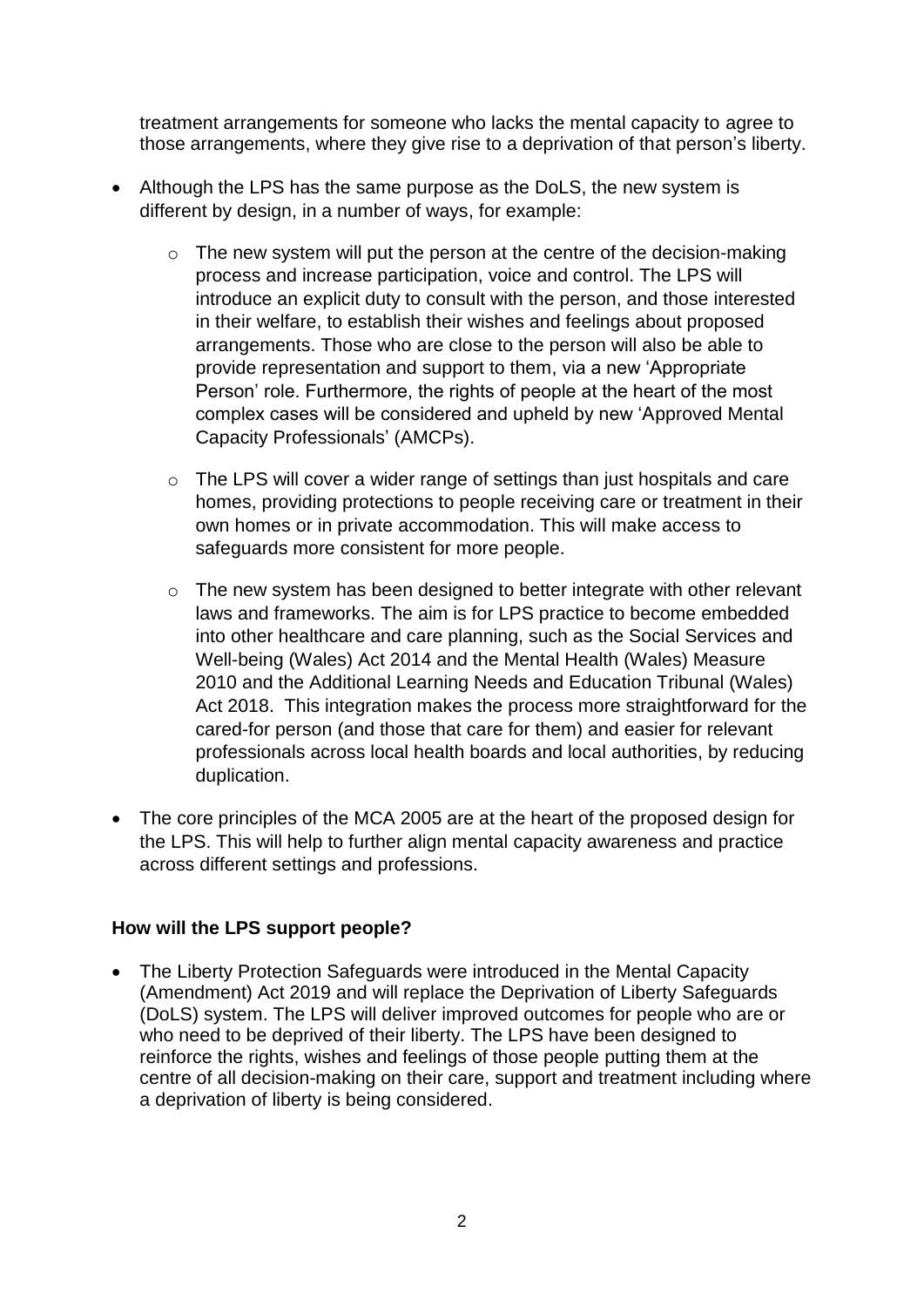## **How does the LPS differ from DoLS?**

- The LPS differs from DoLS in a number of ways. Unlike DoLS, the LPS will apply across all settings, including people's own homes. Historically, DoLS have only been required in care homes and hospital settings. For other settings, authorisation must be sought from the Court of Protection, which can be a complex process. The LPS authorisations will cover all settings, including transport arrangements and arrangements carried out in domestic settings. This will help to improve outcomes for the individual and ensure protection of their human rights.
- The LPS will extend safeguards to 16 and 17-year-olds. This will improve safeguards for young people. For example, a decision from the Court of Protection will no longer be needed in every case. Nothing will change for children aged 15 and younger.
- Under DoLS, a Supervisory Body (either a health board or local authority in Wales) organises six assessments which must be undertaken for the purpose of the authorisation request. Under the LPS, a Responsible Body (again either a health board or local authority in Wales) organises three assessments. If appropriate, pre-existing assessments can be used for the medical assessment and the mental capacity assessment, including assessments previously completed in the care planning process. The necessary and proportionate assessment must however be a new assessment. This will streamline the system and support swifter, person-centred decisions for people, reduce duplication and enable better integrated care, support and treatment assessment, planning and delivery.
- Under DoLS, a different authorisation with new assessments is required for different locations. The LPS authorisations are not setting specific. This means one LPS authorisation can cover a range of settings so can be used to better reflect the way people actually live their daily lives, for instance, to cover their accommodation, the community based services they go to and the transport they use to get there.
- DoLS authorisations last up to 12 months. Under the LPS, authorisations for stable conditions can last for up to three years (after the initial authorisation of 12 months and a subsequent renewal of 12 months).
- There is greater involvement for families within the LPS and better protections for people who lack mental capacity. Under DoLs, the duty to consult only applies to care home arrangements. Under the LPS, Responsible Bodies must consult any person interested in the person's welfare at critical times in the person's journey including during the initial assessments, when a variation is being considered and before an authorisation is renewed. There is additional consultation where an AMCP is undertaking a pre-authorisation review.
- The LPS also provides improved access to advice, support and advocacy for both the individual and the new role of Appropriate Person. Under DoLS, an Independent Mental Capacity Advocate (IMCA) is appointed if there is no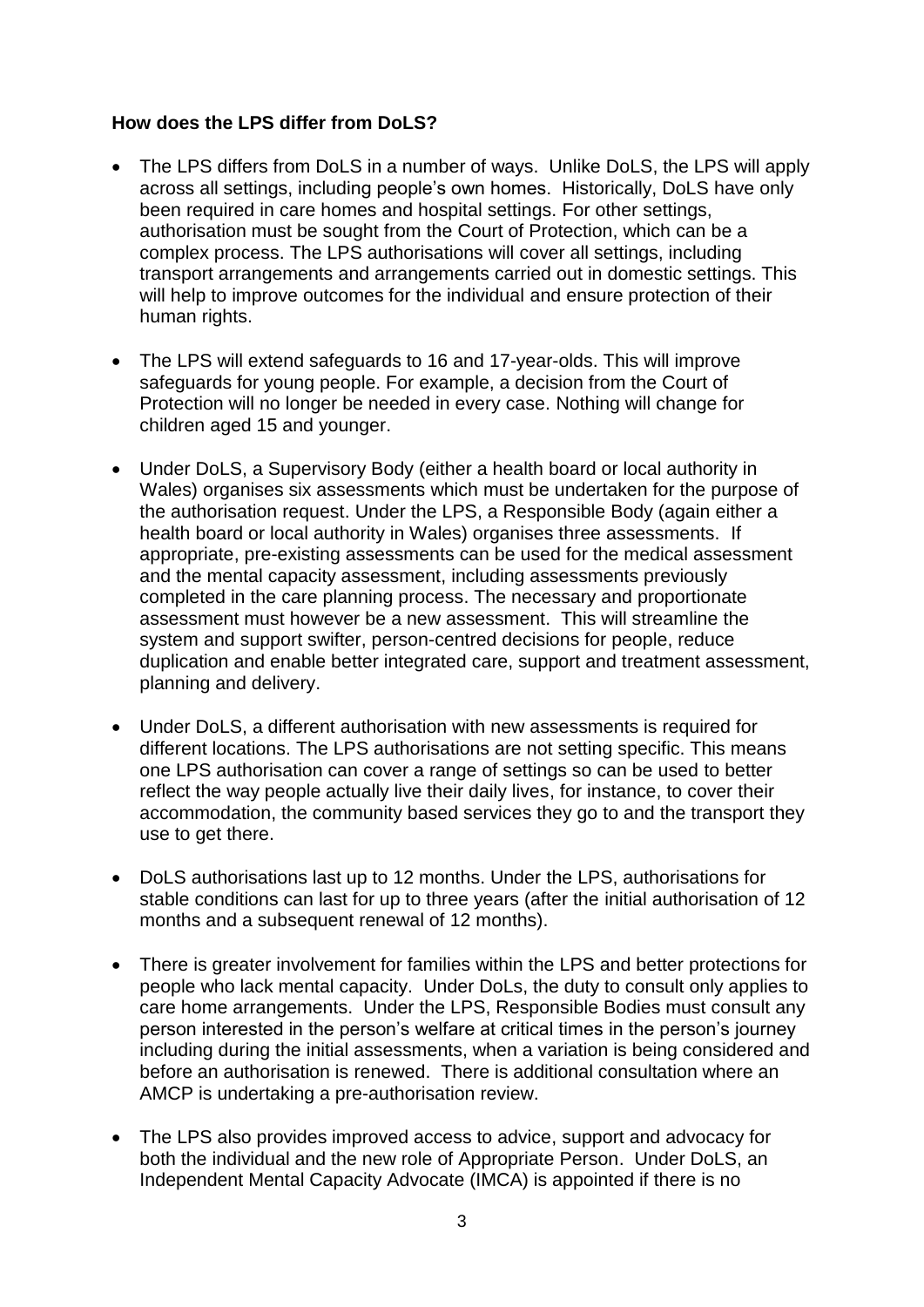independent person to consult about the individual's best interests, or when an individual wishes to challenge the authorisation.

 Under DoLS, a Best Interest Assessor is required to assess every authorisation. Under the LPS, the role of the Best Interest Assessor will no longer exist however all requests for authorisations will undergo a pre-authorisation review by a person who is not involved in the day-to-day care of the cared-for-person or in providing any treatment to the cared-for person. An existing Best Interest Assessor may be approved to undertake the new role of the AMCP. An AMCP will only be required to undertake the pre-authorisation review in specific cases where their relevant skills are most needed (for example, where the cared-for-person objects or is likely to object to the arrangements). By focussing skills, the system will be more efficient.

## **What are the LPS Regulations for Wales?**

- The LPS are being introduced by the Mental Capacity (Amendment) Act 2019. This is UK Government legislation that applies in England and Wales. The new Act provides the Welsh Ministers with the power to make Regulations for Wales to support the implementation of the Safeguards.
- The new Regulations for Wales will set out how the LPS will operate in Wales. This includes Regulations on who can undertake assessments, determinations and pre-authorisation reviews under the LPS; the appointment and training of the new role of the AMCP; and how the LPS will be monitored and reported on in Wales. There are also amending Regulations to reflect the expansion under the LPS of the existing role of the Independent Mental Capacity Advocate, particularly the functions which they will perform and the skills and the support they will provide under the new system.

# **Why is Welsh Government consulting on the Regulations for Wales?**

- Welsh Government is consulting on draft Regulations for Wales to gather the views of stakeholders on the approach we are proposing to take about the LPS in Wales. We want to make sure that we have got things right and are doing all that we can to protect and support those people who lack the mental capacity to agree to their care, support and treatment arrangements, where those arrangements amount to a deprivation of liberty.
- The UK Government is consulting on draft Regulations for England which will implement the LPS in England. The UK Government is also consulting on a draft LPS Code of Practice that will apply to both England and Wales to ensure consistency in the interpretation and approach to using the LPS, while recognising there will be some operational differences between the two nations.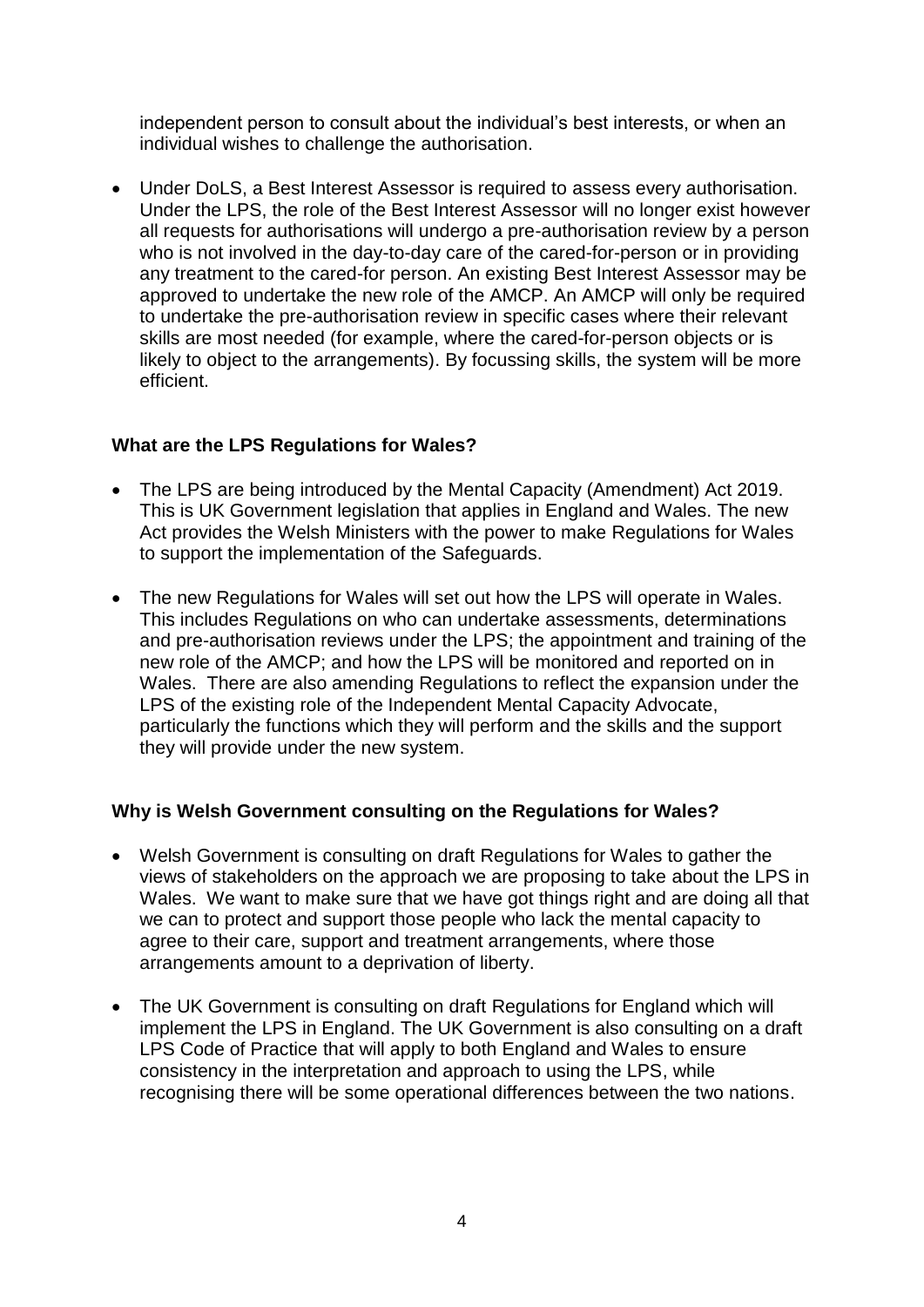## **When will the new Safeguards be implemented?**

• The UK Government's targeted date for the implementation of the new Liberty Protection Safeguards and the Mental Capacity (Amendment) Act 2019 has not yet been confirmed by the UK Government. It is intended that UK Government will take the feedback at consultation into consideration in agreeing an implementation date.

### **What are the current challenges to implementing the LPS in Wales?**

- Workforce planning and training for health boards and local authority staff who will be involved in the implementation of the new Safeguards is critical. We need to make sure that we have enough trained AMCPs, sufficient Independent Mental Capacity Advocates, as well as people who are trained to undertake assessments, determinations and pre-authorisation reviews. We have developed a draft Workforce Plan and Training Framework for Wales to support this key priority – and have been gathering views on its content and timeframes for delivery.
- To support monitoring and reporting on the new Safeguards we are developing a new National Minimum Data Set on the LPS.

### **When will the LPS begin?**

 The first year of implementing the LPS will be a transitional year – where the DoLS and the LPS will run alongside each other. During this transitional year, as existing DoLS authorisations come up for review, they will be considered under the new LPS arrangements. New requests will be considered under the LPS. Similar arrangements for transition will apply to 16 and 17 year olds who are currently supported through the Court of Protection and in future will instead be authorised by either the health board or the local authority

### **How are you engaging with people with lived experience in Wales?**

- We have been engaging with people with lived experience through on-line sessions such as the Mental Health Forum for Wales, and the Dementia Oversight of Impact and Implementation Group. Our conversations have helped to frame the questions we are asking as part of the on-line consultation – and have also helped to inform the development of specific engagement events that will take place as part of the consultation itself. We have also spoken with stakeholders and organisations representing people with disabilities, learning disabilities, older people, children and unpaid carers and the WCVA to promote the consultation and to identify opportunities for further conversations.
- Accessible versions of the draft Regulations for Wales, the draft Workforce Plan and Training Framework, and our plans for monitoring and reporting can be accessed on the [Welsh Government consultation website on the LPS.](https://gov.wales/liberty-protection-safeguards) We have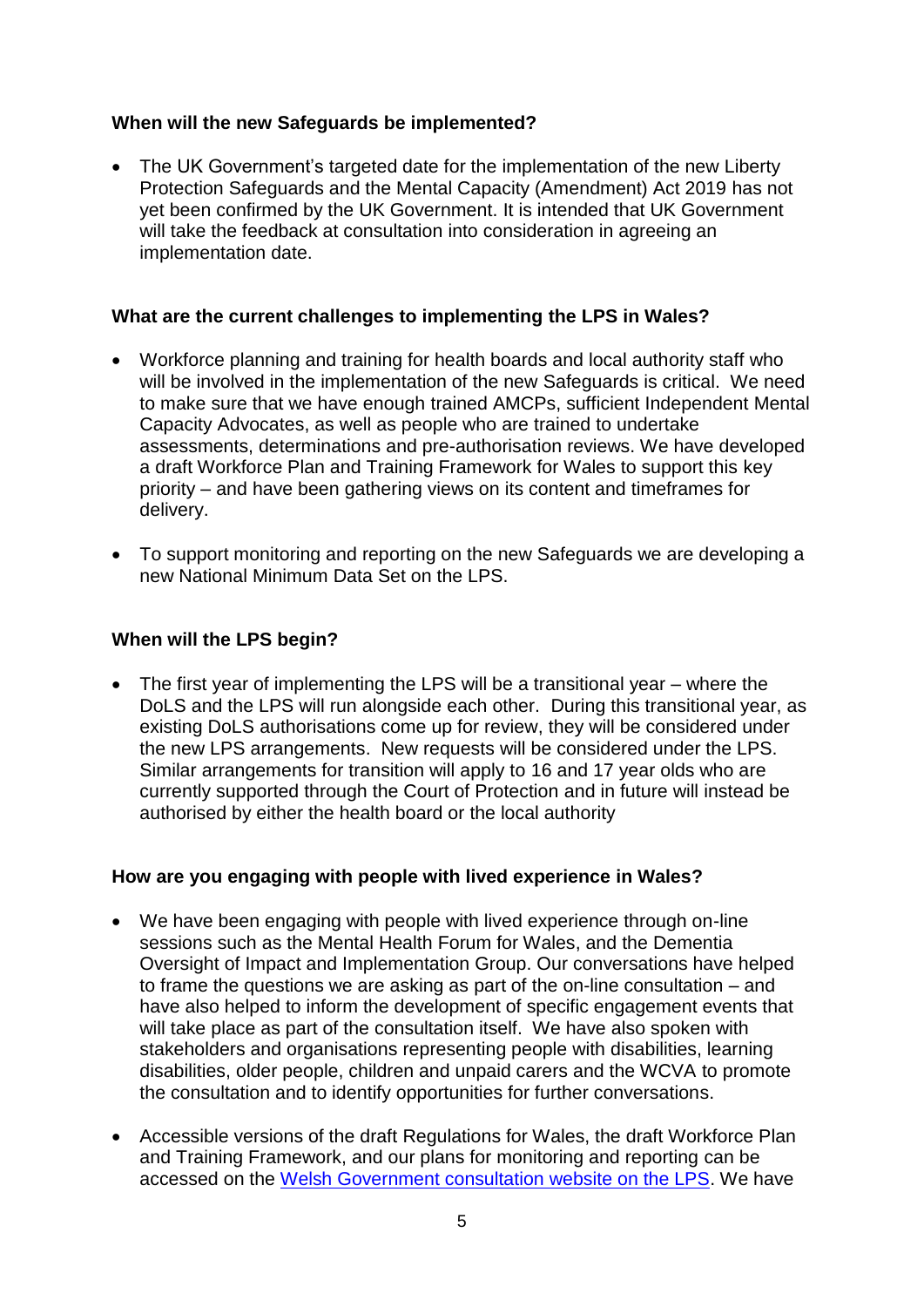also made available an Easy Read document summarising the four sets of Regulations, an Easy Read overview of the LPS and the Mental Capacity Act (2005) and an Easy Read Consultation Response Form.

### **How will the LPS deliver improved outcomes for those people who lack the mental capacity to agree to their care, support and treatment?**

- The new Safeguards provide us with an opportunity to better protect the human rights of those people who lack mental capacity.
- The LPS reinforce that the person being deprived of liberty is at the heart of the decision-making process. It will better integrate the LPS into everyday care, support and treatment assessment, review and planning, listening to people's views wishes and feelings, removing the need to retell their stories about what is important to them and the outcomes they want to achieve. There is increased consultation with the person and those that are important to them enabling them to be better listened to and heard.
- The LPS are consistent with our Welsh our social care, health and education legislation and principles that promote autonomy and the empowerment of individuals, enables their rights, empowers people to make their own decisions whilst striking a balance with to protect them where necessary.

### **Who will be the Responsible Body authorising the arrangements that amount to a deprivation of liberty?**

• In Wales this will be either the health board or the local authority, depending on the primary location of where the care, support or treatment that amounts to a derivation of liberty is being provided. However, the 'no wrong door' principle will apply - and health boards and local authorities will work together to establish which is the correct Responsible Body to authorise the arrangements that amount to a deprivation of liberty – where this is unclear.

### **What do the new Safeguards mean for health boards in Wales?**

 Alongside local authorities, health boards in Wales will be the Responsible Bodies under the LPS. This means they are responsible for authorising the care, support or treatment arrangements where these amount to a deprivation of liberty, where a person lacks the mental capacity to agree to those arrangements. They will not only be responsible for authorising arrangements in NHS settings but in other settings too – where care, support or treatment is being provided. For example: Health boards will authorise arrangements carried out in independent hospitals and where these amount to a deprivation of liberty for those receiving care; additionally where the care is mainly carried out under arrangements made by the health board which are equivalent to Continuing NHS Healthcare Cymru (CHC).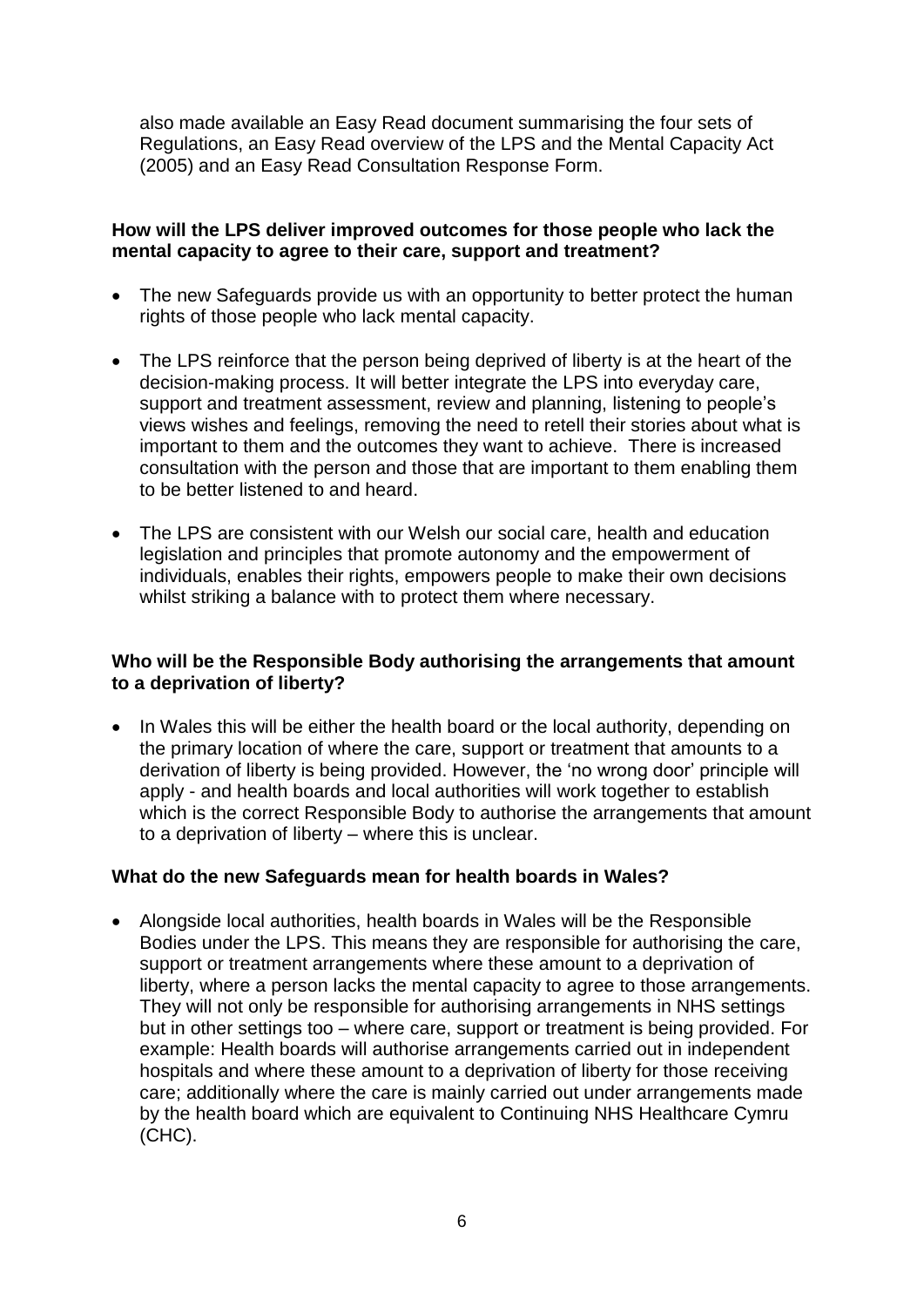- Key responsibilities of the health board include ensuring that the person is either supported by an Appropriate Person or an IMCA; ensuring that the three LPS assessments and determinations are in place; arranging and carrying out preauthorisation reviews; and where appropriate arranging for an AMCP to carry out a pre-authorisation review (for example – for more complex cases; where the person is receiving care in an independent hospital; and if the person if objecting to their care, support and treatment). Health boards will also have a duty to notify monitoring bodies (CIW, HIW and Estyn) of LPS applications, authorisations and renewals.
- The new Code of Practice for the LPS further sets out the roles and responsibilities of the Responsible Body. The UK Government is currently consulting on this draft Code of Practice.

## **What do the new Safeguards mean for local authorities in Wales?**

- Local authorities must make arrangements for the approval of AMCPs and make sure there are enough in place to support the implementation of the LPS for its local authority area and the relevant local health board area. This will include ensuring that once approved, an AMCP continues to meet the required eligibility criteria to continue that approval.
- Additionally, in certain circumstances, a local authority in Wales may be the Responsible Body (for example, where a local authority is responsible for a person's individual development plan or is meeting needs under Part 4 of the Social Services and Well-being (Wales) Act 2014). This means, as in the case of health boards, a local authority may be responsible for authorising the care, support or treatment arrangements where these amount to a deprivation of liberty, where a person lacks the mental capacity to agree to those arrangements.
- Like health boards, local authorities will need to ensure that the person is either supported by an appropriate person or an IMCA; ensuring that the three LPS assessments and determinations are in place; arranging and carrying out preauthorisation reviews; and arranging for an AMCP to carry out a pre-authorisation review under certain situations (for example – for more complex cases; where the person is receiving care in an independent hospital; and if the person if objecting to their care, support and treatment). Local authorities in Wales will also have a duty to notify monitoring bodies (CIW, HIW and Estyn) of LPS applications, authorisations and renewals.

### **What do the new safeguards mean for education settings in Wales?**

- The LPS will apply in all settings. If someone's care, support or treatment amounts to a deprivation (including the support being provided in an education setting) – and the cared-for person lacks the mental capacity to agree to that care, support or treatment – this this must be authorised under the LPS.
- The LPS authorisation can cover multiple settings and so where any care, support or treatment amounting to a deprivation of liberty is being provided in an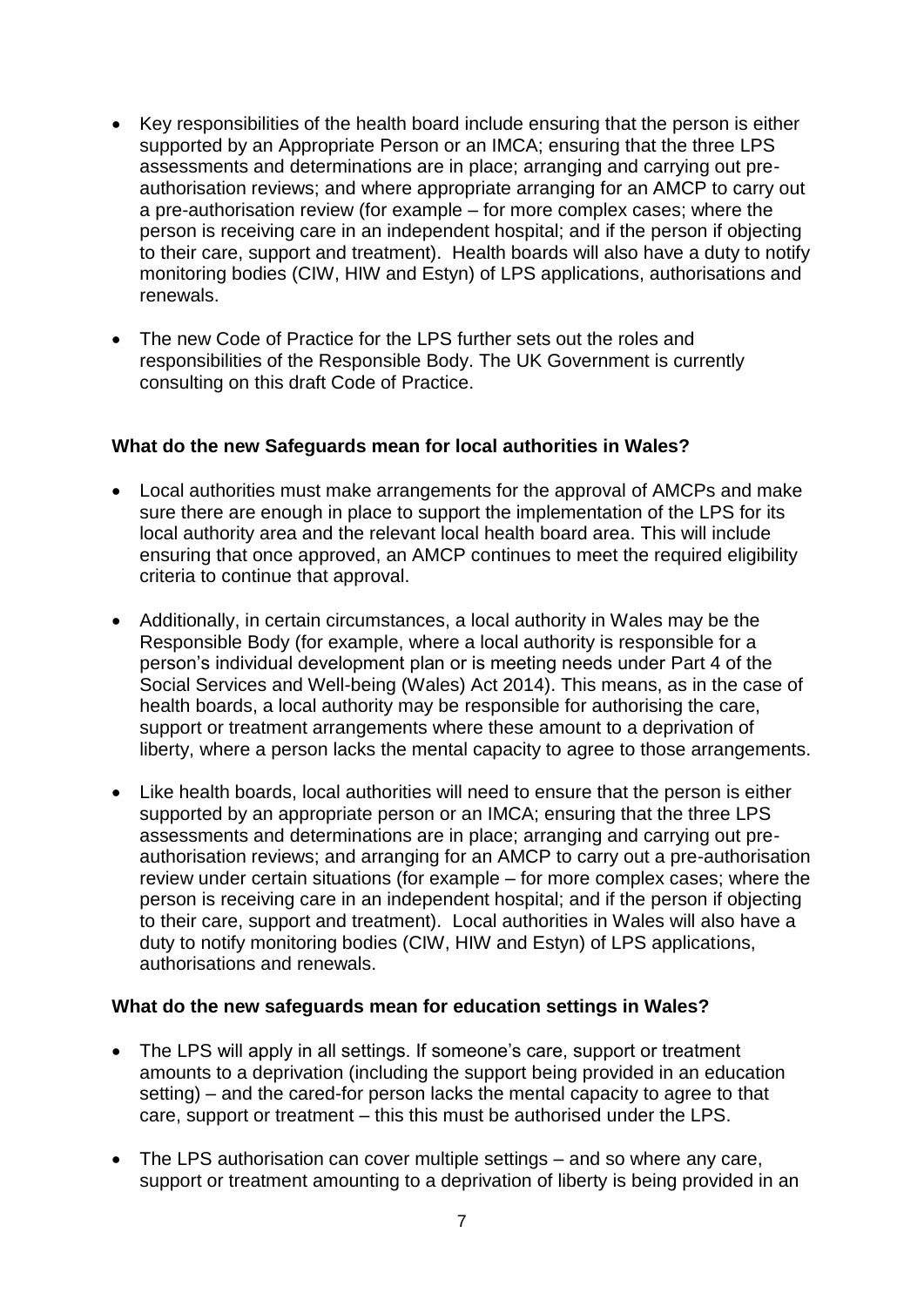education setting (e.g. in a specialist school / a residential school), then this will included in the LPS authorisation. It is anticipated that these arrangements will be included as part of the young person's care plan. Local authorities will be the Responsible Body for authorising arrangements in education settings (where this is the primary location for where the person is receiving care, support or treatment).

 At present, where a young person (aged 16 or 17) lacks mental capacity and is being deprived of their liberty, this deprivation of liberty is authorised through the Court of Protection. Under the LPS, the LPS will extend to 16 and 17-year-olds, which means that a decision from the Court of Protection on whether to authorise the deprivation of liberty will no longer be needed in every case. Instead, the young person will have their care, support or treatment that amounts to a deprivation of liberty authorised through the LPS.

### **What do the new Safeguards mean for me as a cared-for person?**

- The LPS ensure that your views, wishes and feeling direct and inform your care, support and treatment. If you are unable to give your consent when your liberty has to be deprived the LPS ensures this is reviewed and authorised, in accordance with the law and your human rights.
- The LPS provide a series of checks and balances to ensure that people are supported to maintain their autonomy and independence; that the person, their family and other people who are supporting the person have been consulted appropriately; and that the person's wishes and feelings have been taken into account.
- Health boards and local authorities (known as Responsible Bodies) are responsible for implementing the LPS in Wales and meet the duties in the Regulations and Code of Practice.
- Under the LPS you will receive support from an Appropriate Person or an Independent Mental Capacity Advocate. If you have an Appropriate Person, they can also receive help and support from an Independent Mental Capacity Advocate.
- Three assessments will be carried out: a medical assessment, a mental capacity assessment, and an assessment of whether your proposed care, support and treatment arrangements are necessary and proportionate assessment (and allow you to keep as much of your freedom as possible). In order to proceed, the assessments must formally determine that 1) the arrangements are necessary and proportionate; 2) you lack the capacity to consent to the proposed arrangements; and 3) you have a mental disorder. Unless all three apply, your practitioners will have to consider different arrangements. Before the Responsible Body authorises the arrangements there will be a pre-authorisation review of the evidence by someone who has not been involved in your care or treatment. In certain cases the preauthorisation review will be undertaken by an AMCP.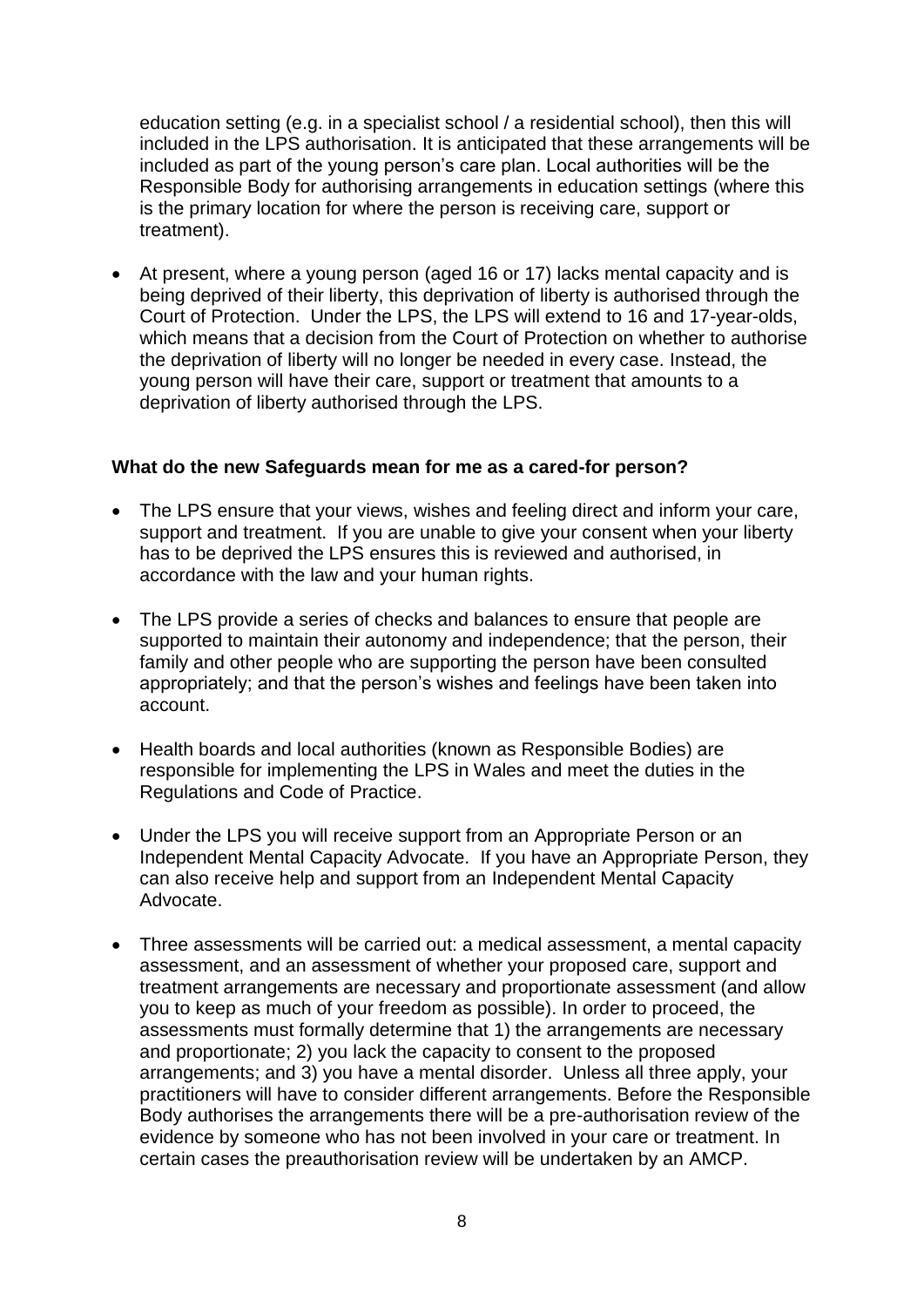- If you object to your care, support and treatment arrangements (or it is reasonable to think you object to those arrangements) or the care arrangements are in an independent hospital, in addition to the three assessments, an AMCP will review the evidence (including the three assessments) and confirm to the Responsible Body their view on whether the authorisation conditions have been met. As part of the pre-authorisation review the AMCP will meet and consult with you and / or your Appropriate Person.
- If the assessments, determinations and pre-authorisation review show that the authorisation conditions have been met, the Responsible Body can authorise the arrangements and this will form part of your care, support and treatment plan.

#### **What do the new Safeguards mean for me as a care provider?**

- The LPS will replace DoLS. The LPS provide a more streamlined and integrated approach, embedding consideration into care, support and treatment planning from the outset. As a care provider, you will need to understand what the changes mean and the timings of when these will be introduced.
- Unlike DoLS, which only applied to care homes and hospitals, the LPS will apply across all settings including people's own homes. Responsible Bodies (health boards or local authorities in Wales) will continue to be responsible for authorising the arrangements that amount to a deprivation of liberty. Health boards will be responsible for authorising arrangements that amount to a deprivation of liberty for those people being supported by Continuing NHS Healthcare (CHC) under arrangements made by a local health board.
- As a care provider, you will work with the relevant Responsible Body to ensure that people are not deprived of their liberty unlawfully and they receive the highest quality care support and treatment.
- Staff who care for the person every day (and therefore know them very well) will, alongside the person's family and friends, play a vital role throughout the assessment process and during the consultation stages of the LPS process. In particular, they will be able to play an important role in helping to establish the person's wishes and feelings*.*
- The Welsh Government has been working with Social Care Wales to develop a LPS Workforce Plan and Training Framework which will include a focus on developing training, supporting materials and information for care providers. Alongside the consultation on the draft Regulations for Wales to support the implementation of the LPS, Welsh Government will also be engaging with stakeholders on the draft LPS Workforce Plan and Training Framework.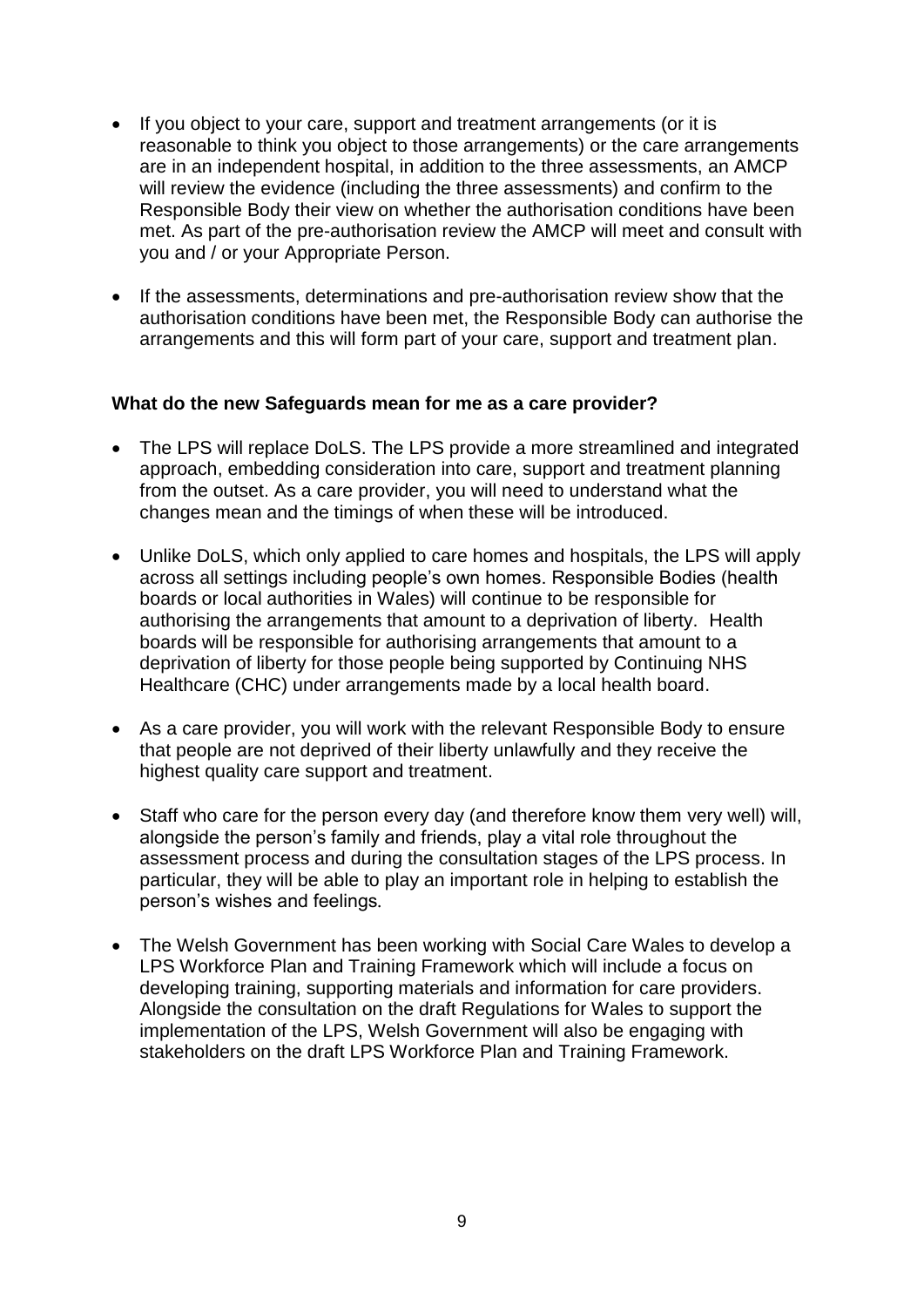## **What about the new duties for care home accommodation providers in Wales?**

- Staff who care for the person every day (and therefore know them very well) will, alongside the person's family and friends, play a vital role throughout the assessment process and during the consultation stages of the LPS process. In particular, they will help decisions makers to establish the person's wishes and feelings*.*
- Under the Mental Capacity (Amendment) Act 2019 Responsible Bodies could potentially ask care home providers to undertake certain aspects of the LPS process around the assessment and consultation functions. Following discussion with the Welsh Government the UK Government has agreed that now is not the right time to introduce this new role but to keep it under review.

# **Workforce Planning and Training**

### **What plans are in place to provide training for the existing DoLS workforce as we move to the LPS – as well as training for new roles under the LPS?**

- If an organisation provides services to people aged 16+ who may not be able to consent to having their liberty deprived, their staff will need to learn about the Liberty Protection Safeguards. Health boards and local authorities as well as providers of care, support treatment and education will have a range of relevant roles.
- Welsh Government has been working with Social Care Wales to develop a Workforce Plan and Training Framework for the LPS in Wales.
- The Workforce Plan sets out the considerations that Responsible Bodies will need to undertake in order to plan their workforce to deliver the LPS.
- There are two parts to the Training Framework. The first part will support the change to the Liberty Protection Safeguards, and will help staff to be ready to work in their new roles. The second part will help staff to carry on working in these roles in the future.
- The Liberty Protection Safeguards have different roles to Deprivation of Liberty Safeguards. The knowledge and skills staff need will need to reflect this.
- Health boards and local authorities will need to work out how many staff will be needed for different roles and responsibilities under the LPS. This will result in a range of potential outcomes including training, recruitment, or co-operation across local areas.
- All staff will need some training, but they will not all need the same training. Six key groups have been identified.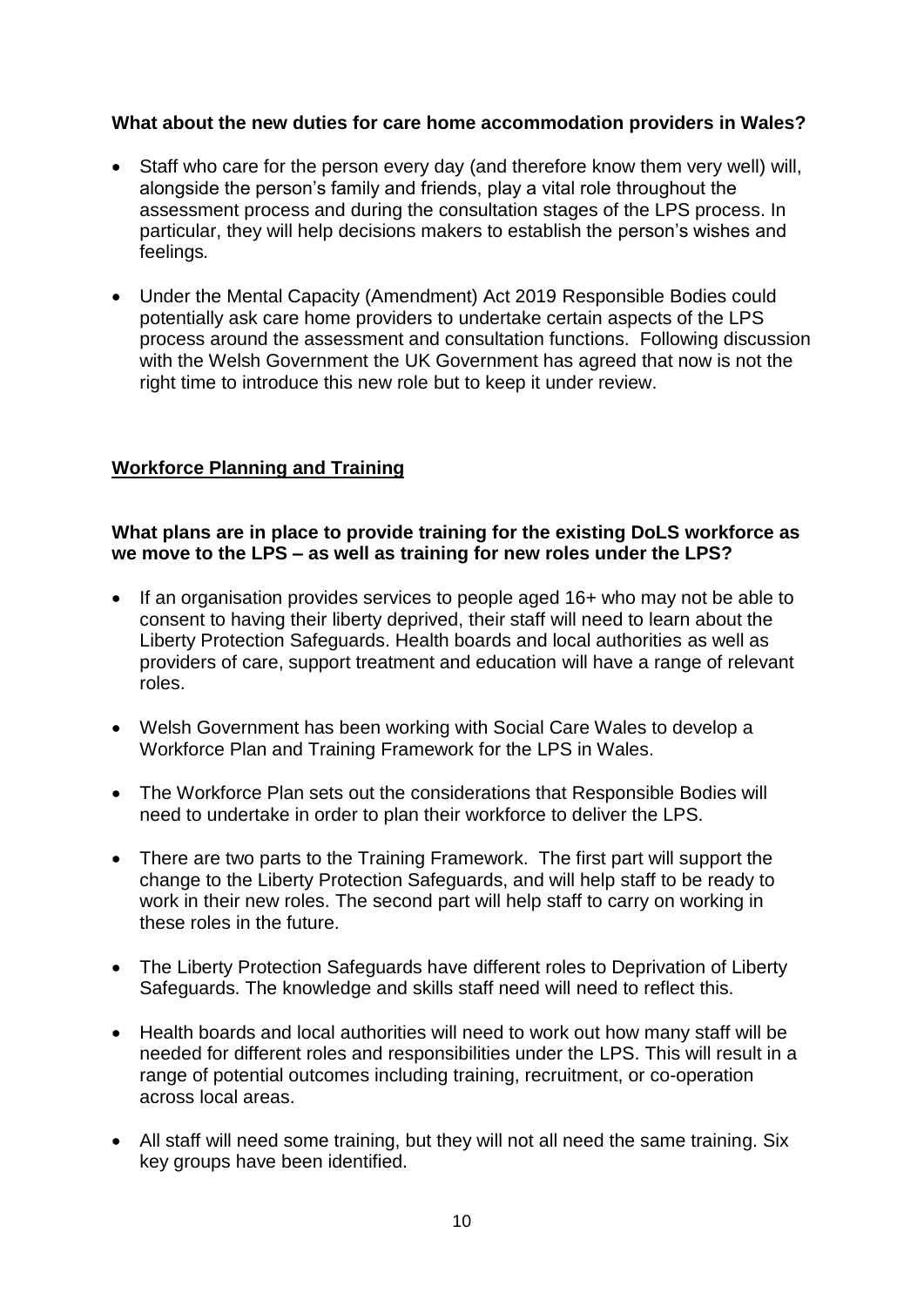- o **Group A**: These are staff who may come into contact with a cared-for person who may not be able to consent to changes that limit their freedom. They need to know about the Mental Capacity Act 2005 and Liberty Protection Safeguards.
- o **Group B**: These are the managers of staff who are in Group A. They need to know when a Liberty Protection Safeguards authorisation is needed and how the LPS works.
- o **Group C**: These are staff who carry out assessments and write statutory plans involving care, support and treatment. They will need to know how to carry out the assessments required under the LPS, including who to consult and how to consult with them. They will also need to know when to involve the AMCP.
- o **Group D**: These are the managers of staff in Group C. They will review the assessments and then authorise what has been decided. They will need to know how to assess the LPS evidence presented and how to monitor and report on the LPS.
- o **Group E:** These are Independent Mental Capacity Advocates. Current staff will need training on how their new role differs from their old role. New staff will need a new training course.
- o **Group F**: These are the AMCPs. Current Best Interest Assessors will need training on the new role of the AMCP. New staff who are not currently Best Interest Assessors will need training
- The Welsh Government has been working with Social Care Wales to develop an LPS Workforce Plan and Training Framework which will include a focus on developing training, supporting materials and information for care providers. Alongside the consultation on the draft Regulations for Wales to support the implementation of the LPS, Welsh Government will also be engaging with stakeholders on the draft LPS Workforce Plan and Training Framework.
- Welsh Government has asked Social Care Wales to lead on commissioning the training needed for the groups identified above. This training will be provided for local authorities and health boards to deliver to their staff.

### **Monitoring and Reporting Regulations:**

### **Why is monitoring and reporting on the LPS so important?**

• The deprivation of a person's liberty is an interference with a person's human rights. The LPS are designed to ensure that people are only deprived of their liberty if this is necessary and proportionate, and are provided with safeguards to protect their rights. In order to provide reassurance that the LPS are being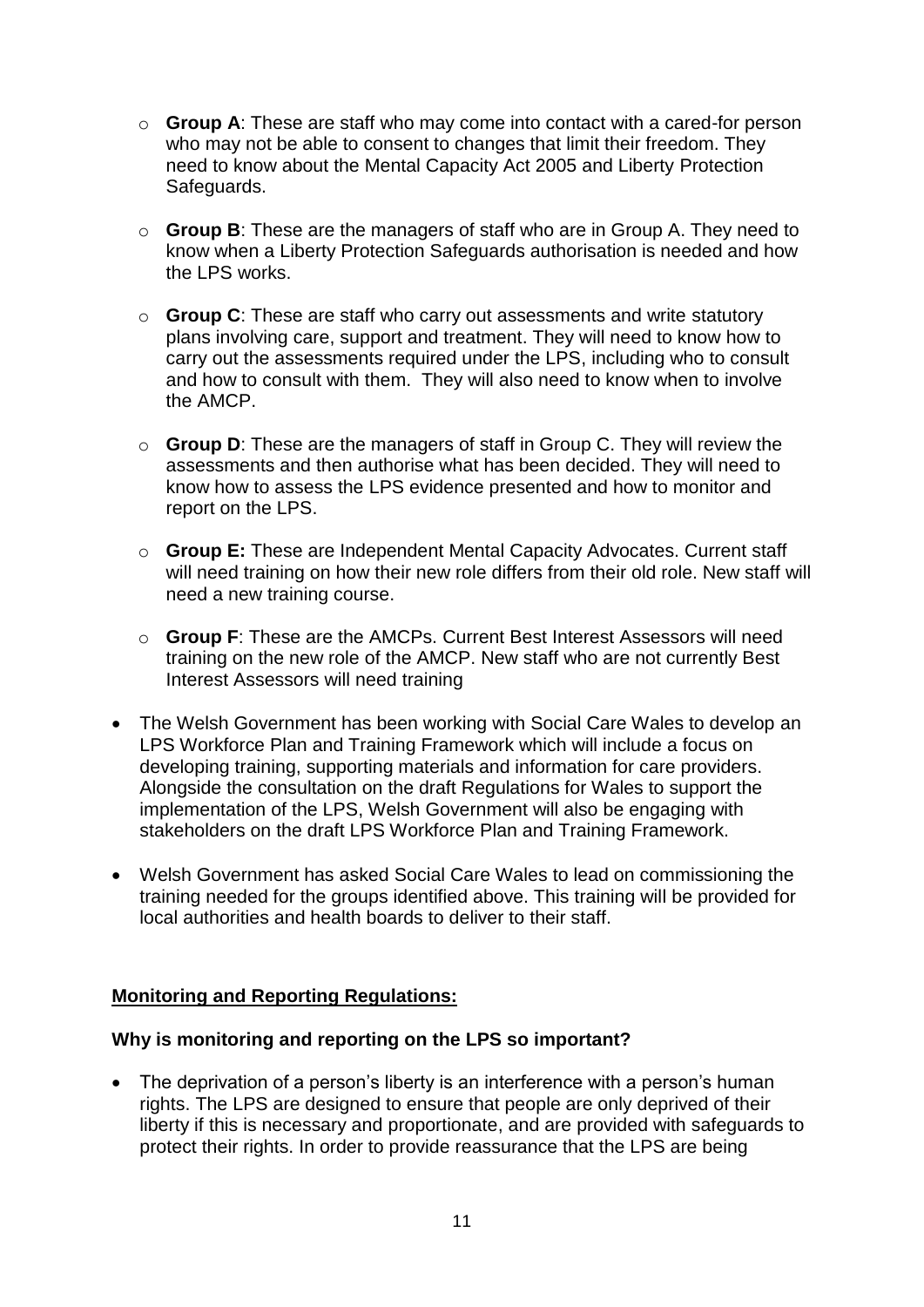operated correctly, it is important for there to be an effective mechanism for monitoring the use of the safeguards.

## **How are you planning to monitor the LPS?**

- We are developing a new National Minimum Data Set on the LPS to support future monitoring and reporting. Welsh Government officials and colleagues in Digital Health and Care Wales are working with the health boards and local authorities to agree the individual data items. There is an expectation that health boards and local authorities will report on the National Minimum Data Set in the future.
- The draft Regulations for Wales on monitoring and reporting specify Care Inspectorate Wales, Health Inspectorate Wales and Estyn as the monitoring bodies for Wales and require the Responsible Bodies to notify CIW, HIW and Estyn of LPS applications, authorisations and renewals. The proposed items in the National Minimum Data Set includes this information.
- An LPS Monitoring and Reporting Strategy is also being developed. The aim of the Strategy is ensure that health boards and local authorities are protecting people's rights; that no-one's freedom is deprived without the lawful authorisation; and that any derivation to a person's liberty are only the strict limits written in the authorisation. As part of the Regulations on Monitoring and Reporting, Responsible Bodies will need to provide information to CIW, HIW and Estyn on the LPS applications, authorisations and renewals – and will need to have appropriate systems in place to support this process.
- There is agreement on the part of CIW, HIW and Estyn as the specified monitoring bodies that they will publish a tri-partite annual report on the LPS. Further information on this will be set out in the LPS Monitoring and Reporting Strategy for Wales.

### **Who is developing the Monitoring and Reporting Strategy for Wales and when will this be published?**

 CIW, HIW and Estyn are working together to develop the national LPS Monitoring and Reporting Strategy. They will be engaging with stakeholders over the coming weeks to share a draft of the strategy – with the view to further developing the approach for monitoring and reporting on the LPS for Wales.

# **Why do the Regulations name CIW, HIW and Estyn as the Monitoring Bodies?**

 CIW and HIW currently monitor the existing system for authorising arrangements that amount to a deprivation of liberty when the person lacks capacity to agree to these arrangements, under DoLS. The LPS will apply across all settings and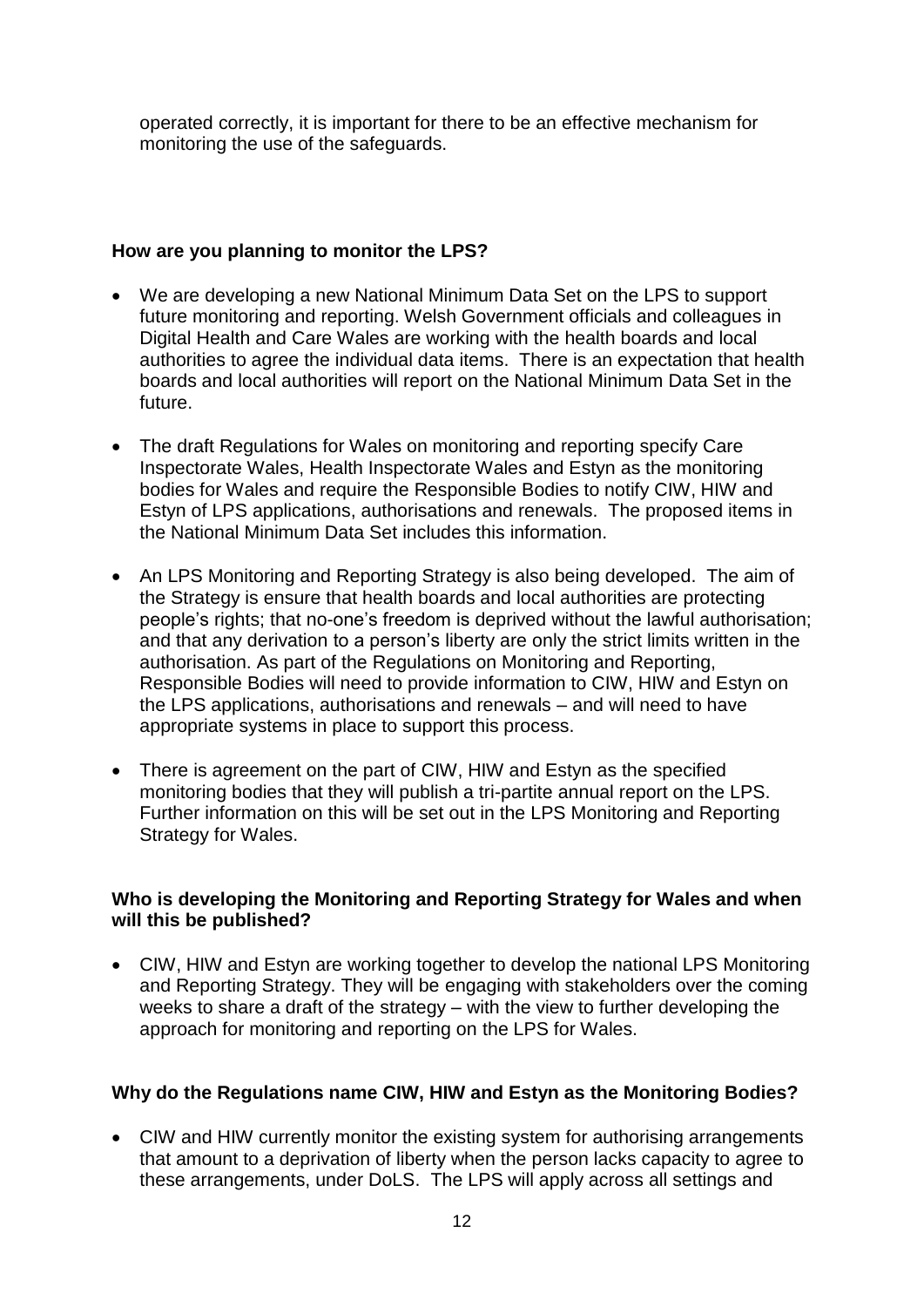also to 16 and 17 year olds – and therefore to reflect this wider scope Estyn have also been named as a monitoring body for the purposes of monitoring and reporting on the LPS in Wales. This reflects the wider strategic role in monitoring and reporting on leadership and practice across the social care, health and education sectors in Wales.

### **Why have you included provision in the Regulations on seeking consent to visit people in private dwellings?**

- The Mental Capacity (Amendment) Act 2019 states that monitoring bodies can visit any place where arrangements are authorised under the LPS. As arrangements may be authorised in a wide range of settings this means monitoring bodies will be able to visit a broad range of settings where care, support or treatment is provided – including private dwellings. The Act does not however define what is meant by visit and therefore does not specifically include any power to inspect or a power to enter. The Inspectorates in Wales can use their existing powers to visit and enter regulated settings under their existing inspection frameworks.
- In Wales there is specific provision so that where an authorised arrangement is being carried out in someone's own home (a private dwelling or in a part of a premises used as a private dwelling) a monitoring body must seek permission prior to visiting. This then protects people's rights.
- Additionally, a monitoring body may meet with a cared-for person if they consent to meeting with the monitoring body. If they do not have capacity to consent then a best interest decision needs to be taken by either an attorney under a Lasting Power of Attorney or deputy appointed by the Court of Protection, who has the relevant authority. If there is no such person, anyone involved in caring or interested in the person's welfare. This may include the monitoring bodies, as well as the cared-for person's IMCA or Appropriate Person.

**There is a balance that's needed – in terms of how monitoring the LPS can offer safeguards to those people who lack mental capacity and who are deprived of their liberty, but that the same time, protect against the State intruding on people's right to privacy. To what extent do the Regulations provide that balance?**

- Monitoring and reporting on the new LPS is a safeguard in itself. It is critical that we know how the safeguards are operating in order to understand how they are protecting the rights of those people who lack the mental capacity to agree to their care, support and treatment arrangements, where those arrangements amount to a deprivation of liberty.
- Welsh Government, via the statutory monitoring bodies (HIW, CIW and Estyn), will be monitoring the Responsible Bodies in Wales in order to understand how the safeguards are being upheld.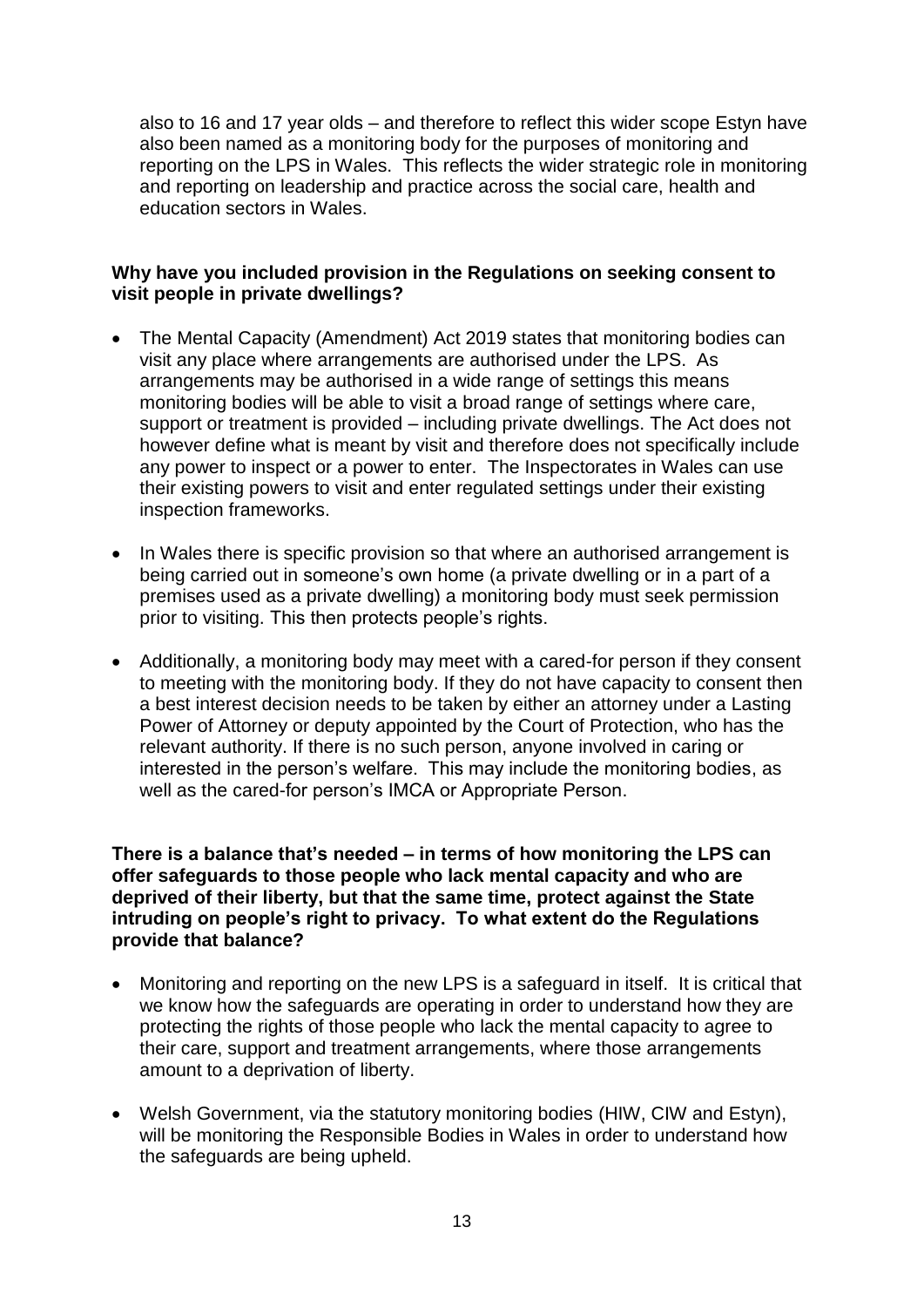- The Safeguards apply across all settings including people's own homes. We absolutely recognise the need for balance between needing to protect people's rights to ensure they are not being unlawfully deprived of the liberty – whilst at the same time ensuring that their right to privacy is also protected. We think the Regulations for Wales provide that balance.
- As part of the LPS there are safeguards in place to protect the individual and ensure that the person and their Appropriate Person is consulted at every opportunity, and that their wishes and feelings are reflected in the decisions made about their care, support and treatment. The AMCP provides additional safeguards to protect those who are most vulnerable – as AMCPs will be considering the most complex cases and also where the person is objecting to their care, support and treatment.

# **AMCP Regulations:**

# **What is an AMCP and what do they do?**

- The AMCP is a new role within the Liberty Protection Safeguards and the health and social care workforce. The AMCP replaces and develops the role of the Best Interest Assessor under the DoLS and is draws on key duties of the existing Approved Mental Health Professional role.
- Before a Responsible Body (a local authority or a health board in Wales) can decide whether to authorise arrangements amounting to a deprivation of liberty, a pre-authorisation review of the person's case must be carried out and the appropriate determination made. An AMCP will carry out the pre-authorisation review of the person's case if:
	- it is reasonable to believe that the person does not wish to reside in the place proposed in the arrangements;
	- it is reasonable to believe that the person does not wish to receive care or treatment at the place proposed in the arrangements;
	- the proposed arrangements are for the person to receive care or treatment mainly in an independent hospital;
	- the Responsible Body refers the case to an AMCP and the AMCP accepts the referral.
- AMCPs are required, if appropriate and practicable, to meet the person, and consult with those involved in their care or treatment, and those with an interest in the person's welfare such as family members, or take any further action. In many cases, AMCPs will be expected to consider whether alternative arrangements can be put in place which minimises the restrictions placed on the person and/or prevents a deprivation of liberty.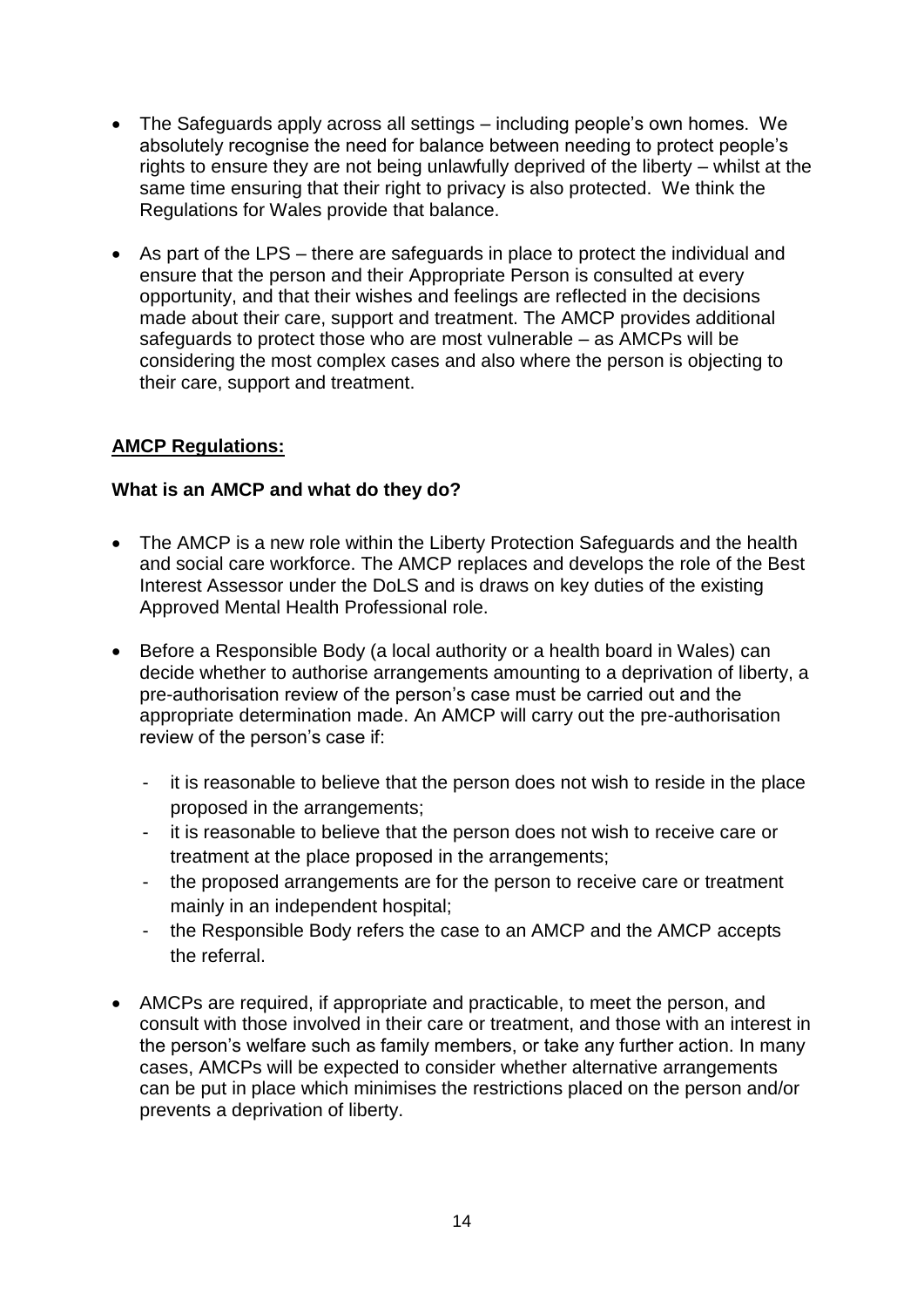## **Why is the AMCP role so important?**

• The role of the AMCP will be fundamental to supporting the rights of many of those who lack mental capacity and in promoting the key principles of the Mental Capacity Act 2005 and the rights of duties owed under parallel health, social care and education legislation.

### **Why are the AMCP Regulations needed for Wales?**

- The Regulations for Wales set out arrangements for the approval of AMCPs by local authorities, the training requirements for this key role, and also set out the prescribed body that will approve the training developed in Wales (which will be Social Care Wales).
- The AMPC Regulations will need to come into force ahead of the planned implementation date for the LPS, as local authorities will need to ensure BIAs have undertaken the necessary training to convert to the new AMCP role. Local authorities will also need to ensure sufficient numbers of AMCPs are in place to support the LPS.

### **Best Interest Assessors will be able to train and convert to become an AMCP. Who will develop this conversion training and when will it be rolled out?**

- Welsh Government has asked Social Care Wales to lead on commissioning the new training course for the conversion of Best Interest Assessors (BIAs) to the new AMCP role, under the LPS. This training will be commissioned alongside the consultation period, and it is intended that training will be made available following analysis of consultation responses.
- We intend DoLS and the LPS will operate alongside each other during an initial year of transition. A BIA who has undertaken conversion training must complete their training and apply for approval within this transition period. The intention of providing for conversion training is to ensure there is a streamlined mechanism of allowing professionals who are currently working as BIAs to become AMCPs and to allow them to start work as soon as possible. This training takes into account the fact they are active BIAs, so training and approval would need to be undertaken early – before time has lapsed from active BIA work.

### **How will local authorities ensure that Wales has enough AMCPs to support the implementation of the LPS?**

 Welsh Government has been working with Social Care Wales to develop a Workforce Plan and Training Framework which will include a focus on developing training, supporting materials and information.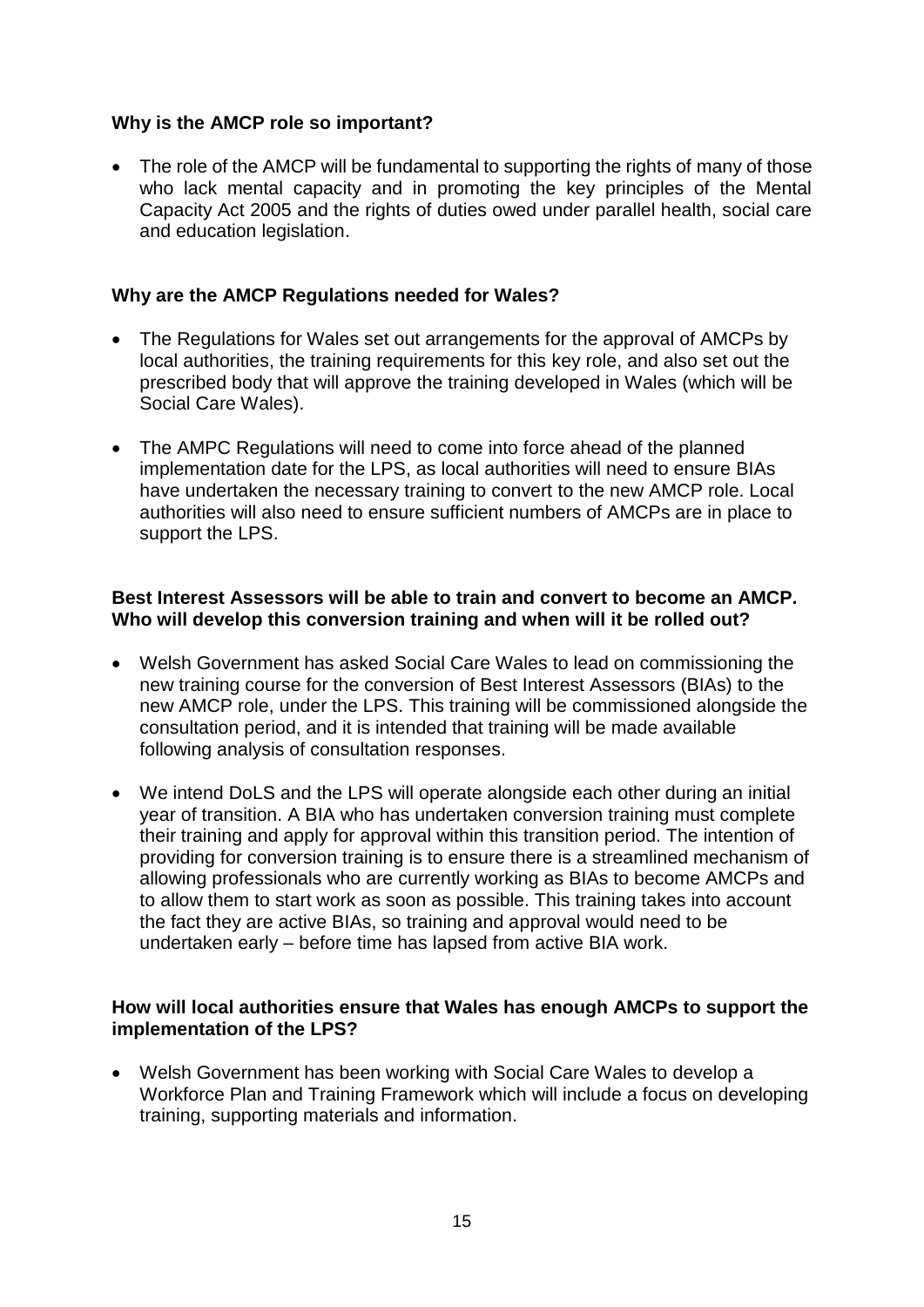- One of the key aims of the Workforce Plan is to support health boards and local authorities to carry out baseline assessments of the LPS workforce requirements – and to ensure that plans are in place to train and recruit AMCPs.
- The Training Framework sets out the learning outcomes that staff engaging with the LPS at each competency level, including AMCPs, will need to achieve in training.
- Alongside the consultation on the draft Regulations for Wales to support the implementation of the LPS, Welsh Government will also be engaging with stakeholders on the draft LPS Workforce Plan and Training Framework.

### **What training will new AMCPs need to undertake?**

- Conversion training will be available for those individuals currently working as BIAs. Training resources will be commissioned by Social Care Wales.
- For those who are not completing conversion training, they will need to undertake new AMCP training. This is also being commissioned by Social Care Wales.
- Following their approval (but not in their first year of working as an AMCP), all AMCPs will be required to undertake 18 hours of further training every year.

### **Regulations on who can undertake assessments, make determinations and undertake pre-authorisation reviews:**

### **What assessments will be carried out as part of the LPS?**

• There are three assessments carried out under the LPS. A medical assessment, a mental capacity assessment and a necessary and proportionate assessment.

### **Why are these assessments needed?**

- The three assessments are needed in order to establish whether three authorisation conditions are met. These conditions are:
	- The person lacks capacity to consent to the arrangements (care, support or treatment), known as the mental capacity assessment.
	- The person has a mental disorder, known as the medical/diagnostic assessment.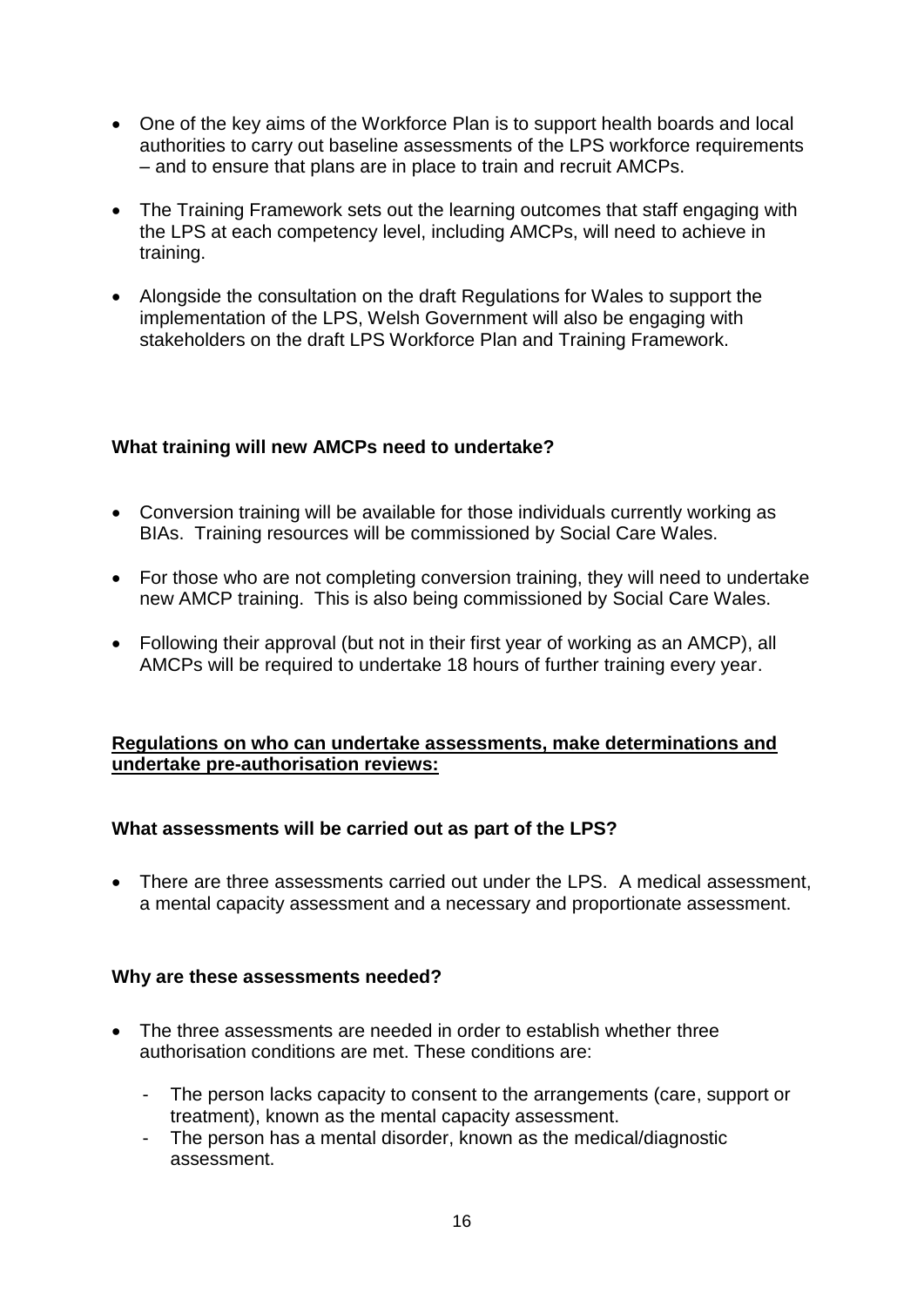The arrangements are necessary to prevent harm to the cared-for person and proportionate in relation to the likelihood and seriousness of harm to the caredfor persons, known as the "necessary and proportionate" assessment.

### **What is a pre-authorisation review?**

- Before an LPS authorisation can be given, a pre-authorisation review must be carried out by someone independent from those providing the day-to-day care, support or treatment.
- The purpose of the pre-authorisation review is to confirm that it is reasonable for the responsible body to conclude that the conditions for an authorisation are met. That is – that the three assessments have reached the appropriate conclusion and that the required consultation has been undertaken before the initial authorisation, when a variation to the agreed arrangements is recommended or ahead of any renewal of the authorised arrangements. The person undertaking the pre-authorisation review will be expected to scrutinise all three assessments undertaken for the LPS.
- Only once the pre-authorisation review has been concluded can the Responsible Body give an authorisation of the deprivation of liberty. The Responsible Body must send a copy of the Authorisation Record to relevant people within 72 hours.

### **The Regulations identify which individuals will be able to undertake assessments and determinations and who can carry out pre-authorisation reviews. Why have these individuals been chosen and not others?**

- The individuals identified must have the skills necessary to carry out the three different assessments. Doctors and practitioner psychologists have been identified to carry out the medical assessment. A wider group of professionals have been identified to carry out the mental capacity assessment, and the necessary and proportionate assessments. These include social workers, speech and language therapists, occupational therapists, nurses, medical practitioners and psychologists and the Responsible Body must ensure they are registered with the relevant professional body.
- We are using the consultation on the draft Regulations to confirm we have identified the right groups of people to carry out the three assessments. If the consultation identifies additional professionals which may be suitable to be added to carry out this role we can consider whether to expand the group.

## **Given that the LPS will apply in educational settings, what role will teachers play?**

• The views of teachers and other people supporting the person to achieve their outcomes will be needed to help build a clear understanding of the person's view,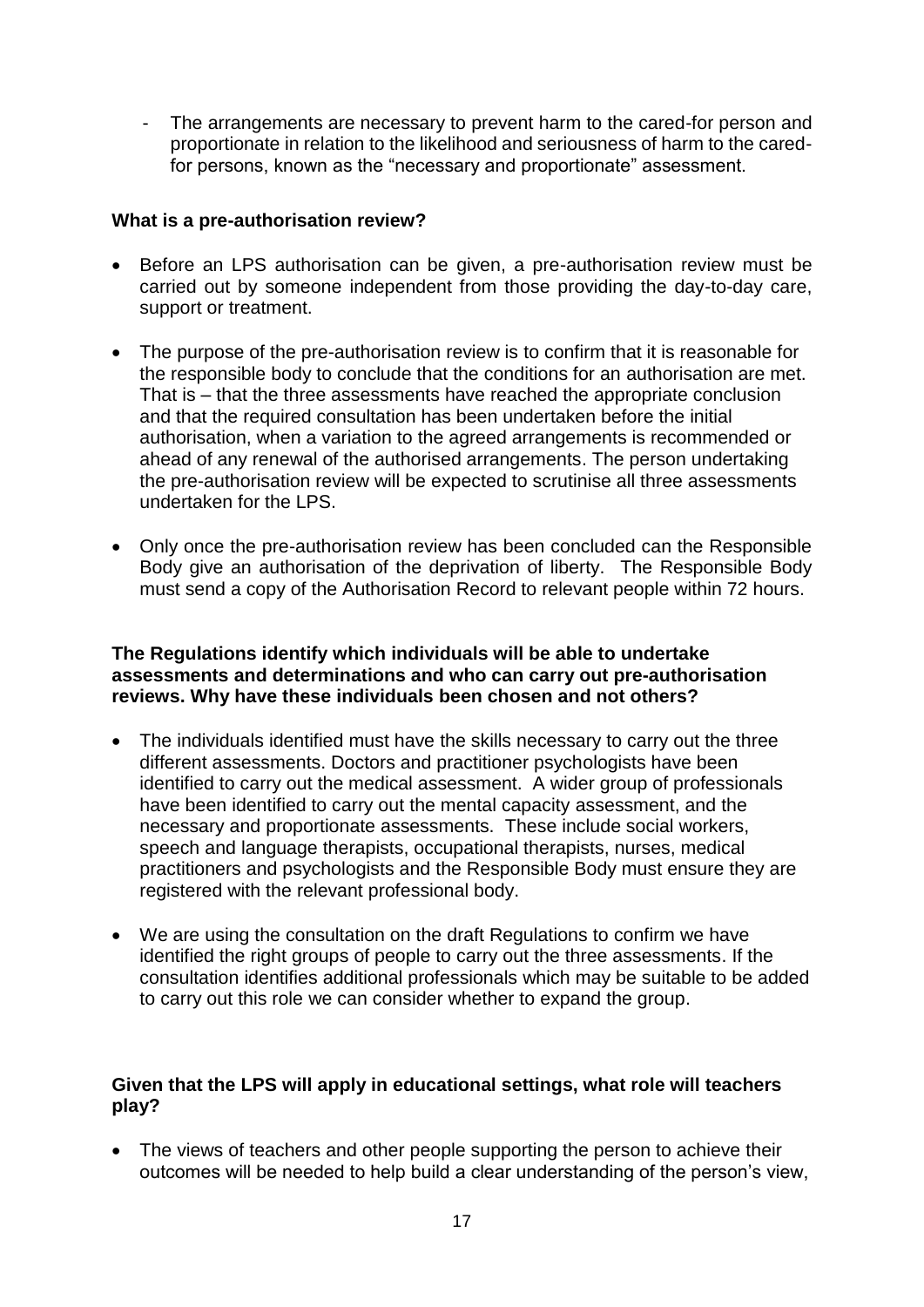wishes and feelings – because of their experiences of communicating with and supporting that person. Staff working in education settings will have significant experience in supporting children to express their views, wishes and feelings – and their thoughts on any arrangements for their care, support or treatment.

 The draft Regulations do not identify teachers as one of the professions required to undertake the assessments. However, we will be able to use the consultation period to gather views on whether other professions should also be included in the professions listed to undertake necessary and proportionate assessments.

### **Why are only doctors and practitioner psychologists identified as being able to undertake medical assessments?**

- Under the LPS, medical assessments can be undertaken by doctors and practitioner psychologist. This is a broader range of medical professionals than previously under DoLS. This is because in a large number of cases, it will not be necessary to undertake a new assessment, and therefore experience in the diagnosis and treatment of mental disorder is not necessary. For a new diagnosis it is likely that only registered medical practitioners with experience in the diagnosis and treatment of mental disorder would be appropriate to provide that diagnosis.
- Where such a diagnosis already exists, the medical practitioner or psychologist will confirm that the existing diagnosis is still relevant to the medical assessment.
- The Code of Practice for the LPS provides greater detail on the criteria that must be met by a medical assessment. Integrating and embedding the most up-to-date information about the person, for example a diagnosis letter, in an individual's statutory plan will ensure that decisions relating to them are consistently informed and appropriate.

### **Will training will be provided to those professions identified as being able to undertake assessments and make determinations?**

- Yes. Professions undertaking assessments, determinations and preauthorisation reviews as part of the LPS are one of the key groups identified in the Workforce Plan and Training Framework which will include a focus on developing training, supporting materials and information.
- Welsh Government is working with Social Care Wales to commission training. Welsh Government will also be engaging with stakeholders on the draft LPS Workforce Plan and Training Framework alongside the consultation on the draft Regulations for Wales to support the implementation of the LPS.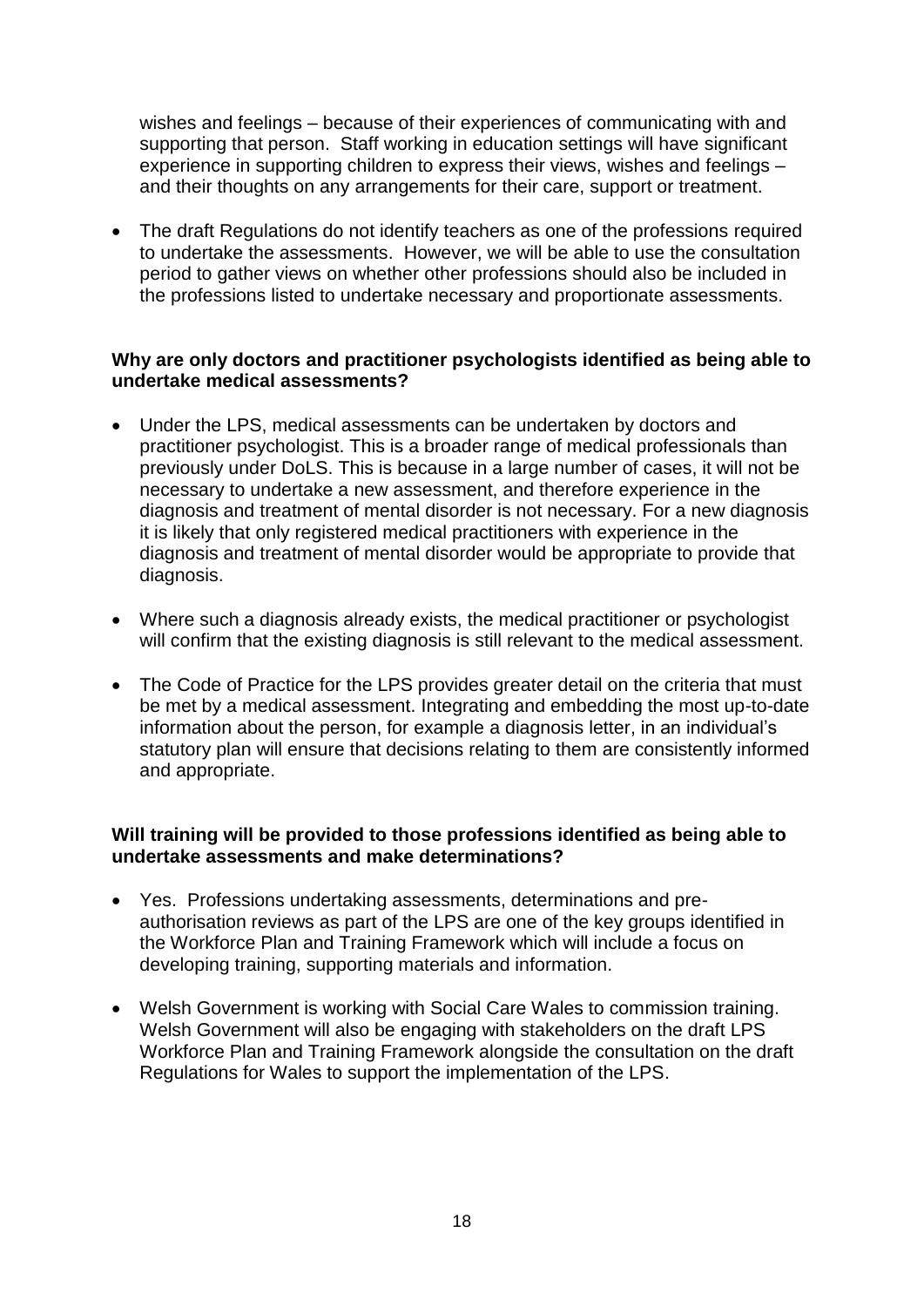## **Who will be responsible for undertaking pre-authorisation reviews?**

- A wider range of people working in health and social care settings will be able to undertake pre-authorisation reviews. This includes doctor, nurses, occupational therapists, social workers, practitioner psychologists and speech and language therapists. This could include a person who is employed by the Responsible Body or equally someone employed by another organisation.
- There are however certain restrictions on who can carry out a pre-authorisation review. A pre-authorisation review cannot be carried out by a person involved in the cared-for person's day-to-day care or treatment.
- The restrictions on who may undertake a pre-authorisation review ensure operational independence, particularly as in many cases the relevant assessments (capacity, medical and necessary and proportionate) will be undertaken by members of the team responsible for the person's care, support or treatment.
- This therefore adds an additional safeguard and provides independence between the person who will authorise the arrangements that amount to a deprivation of liberty, and those providing the care, support and treatment.
- Due to the complex nature of this role, a Responsible Body must be assured that the pre-authorisation reviewer has the skills necessary to obtain, evaluate and analyse complex evidence and differing views and to weigh them in decision making. The new Workforce Plan and Training Framework includes specific learning outcomes for those people who will be undertaking pre-authorisation reviews. These are prescribed requirements for other assessments.
- AMCPs will carry out the role of the pre-authorisation reviewer for complex cases, and where the care for person is objecting to the proposed care, support or treatment arrangements.

## **Will there be training available for those people who will be undertaking the pre-authorisation reviews under the LPS?**

- Yes. People undertaking pre-authorisation reviews are one of the key groups identified in the Workforce Plan and Training Framework which will include a focus on developing training, supporting materials and information.
- Welsh Government is working with Social Care Wales to commission training. Welsh Government will also be engaging with stakeholders on the draft LPS Workforce Plan and Training Framework alongside the consultation on the draft Regulations for Wales to support the implementation of the LPS.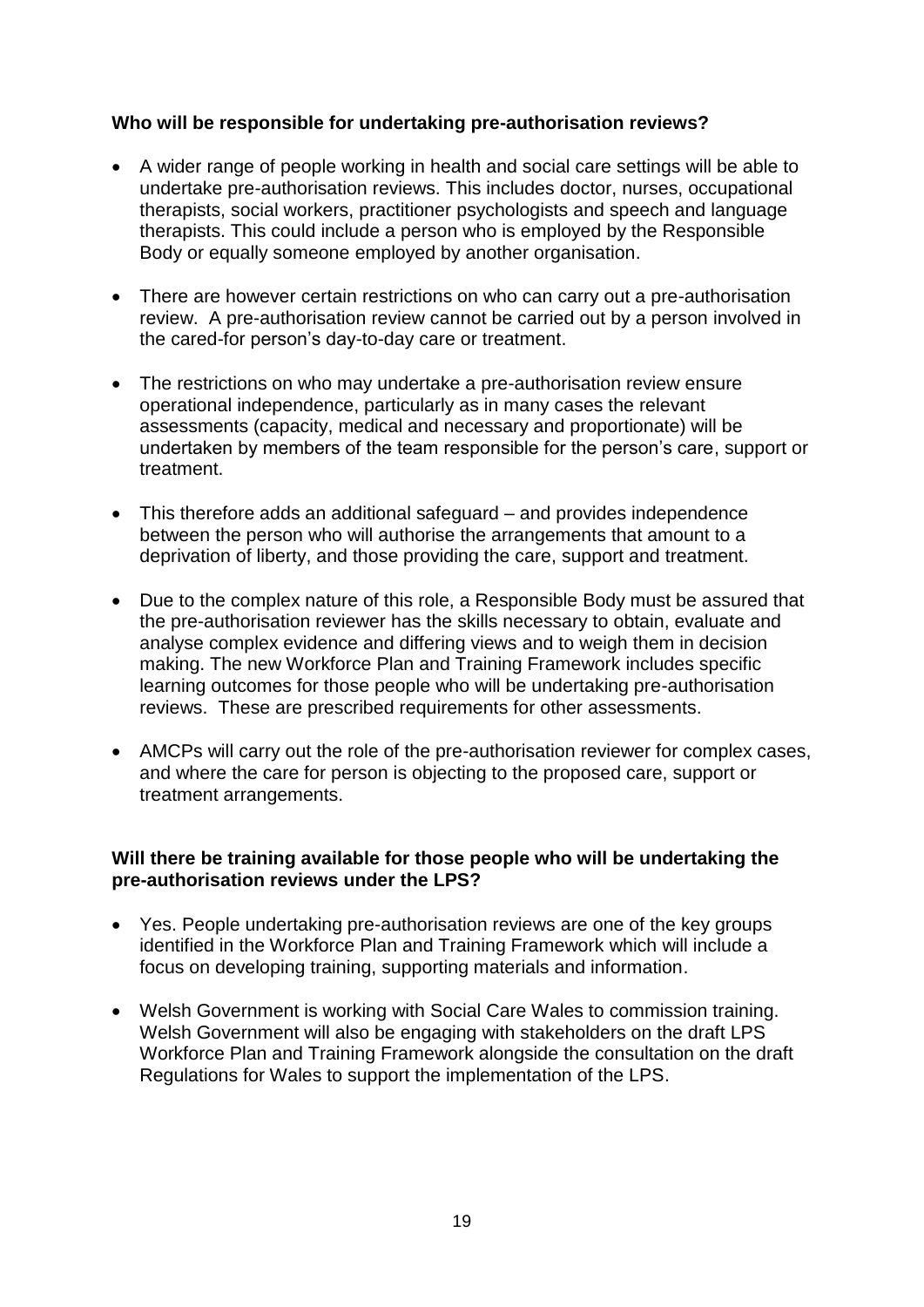# **Independent Mental Capacity Advocate (IMCA) Regulations:**

# **How will the IMCA support people as part of the LPS?**

- The IMCA will support the person and those acting on their behalf to ensure that their views, wishes and feelings inform their care, support or treatment arrangements.
- The IMCA will also be able to make representations to the individual undertaking a pre-authorisation review under the LPs. This is a vital safeguard which ensures that the voice of the person is considered at this stage of the process.
- The role and functions of the IMCA in Wales are broadly aligned with the Regulations on IMCAs developed by the UK Government for England. However, the Regulations for Wales also include a requirement for the IMCA to maintain such contact with the Appropriate Person (in addition to the cared-for person) throughout the period of the appointment as both the IMCA and the Responsible Body consider is practicable and appropriate.
- The Wales Regulations additionally specify the level of contact will be "as the IMCA and the Responsible Body consider is practicable and appropriate". This is in recognition that there will be varying levels of support required/requested by a cared-for person or an Appropriate Person which will need to be balanced with the IMCA's capacity.

# **How will we make sure we have enough IMCAs for Wales?**

- This is being considered as part of engagement on the Workforce Plan and Training Framework for Wales which will include a focus on developing training, supporting materials and information.
- Welsh Government will also be engaging with stakeholders on the draft LPS Workforce Plan and Training Framework alongside the consultation on the draft Regulations for Wales to support the implementation of the LPS.
- Funding for IMCAs is being considered within the funding strategy for the LPS in Wales.

# **What training and or qualifications will new IMCAs need to undertake?**

• IMCAs are one of the key groups identified in the Workforce Plan and Training Framework. IMCA training providers will need to adjust their training to take into account the new responsibilities under the LPS. The learning outcomes required in training for IMCAs are set out in the Training Framework.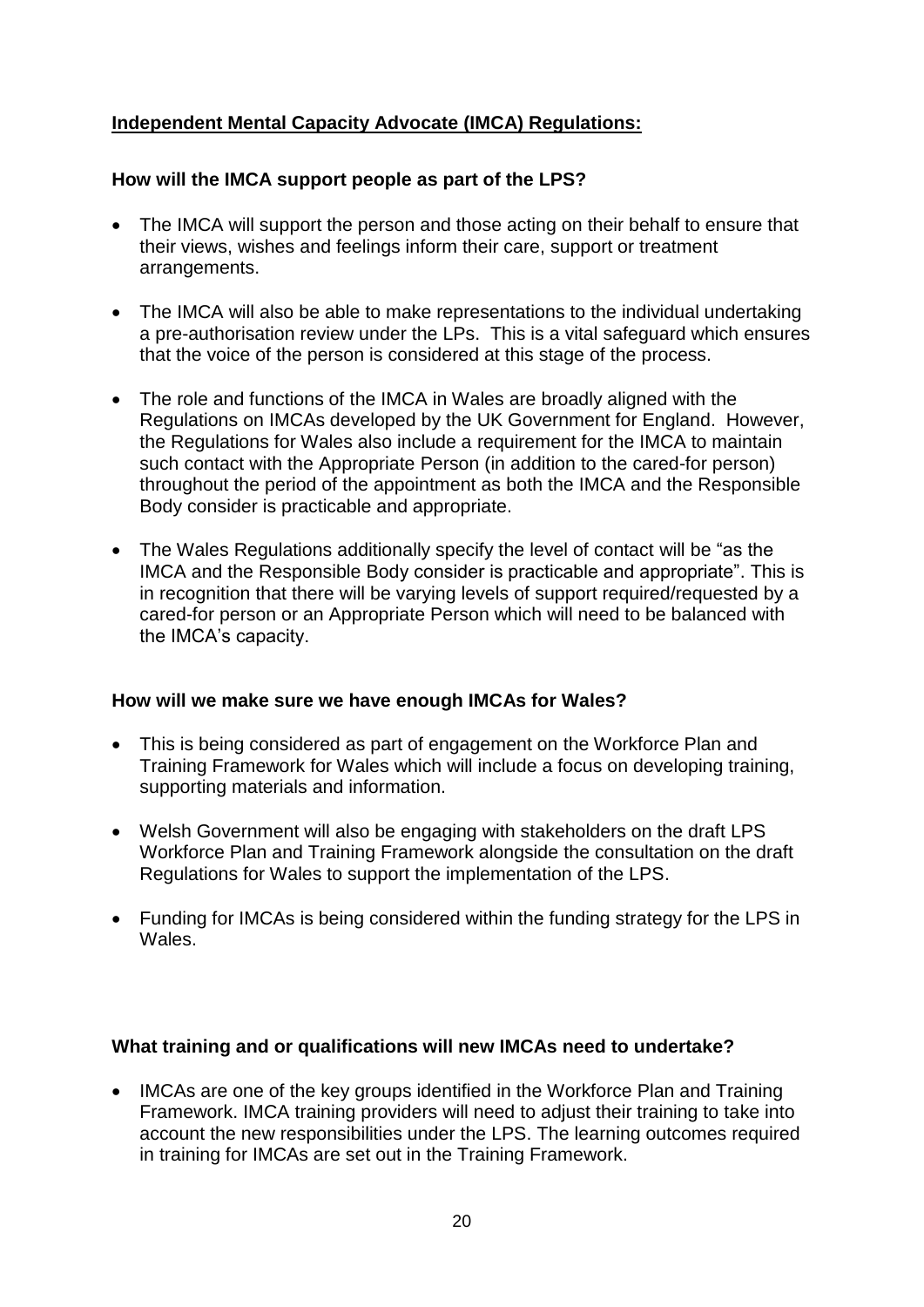Welsh Government will also be engaging with stakeholders on the draft LPS Workforce Plan and Training Framework alongside the consultation on the draft Regulations for Wales to support the implementation of the LPS.

## **Will there be funding for the implementation of the LPS in Wales?**

- A long term funding strategy for the LPS in Wales must be developed. This will be informed by the consultation and will be dependent on the final regulations and Code of Practice. Ahead of this, a Welsh Government funding strategy has been agreed which includes £8million transitional costs for the LPS in 2022/23. This will facilitate the rollout of training, development of workforce plans, plans for monitoring and reporting, and improved provision of certain key roles, such as Independent Mental Capacity Advocates, ahead of the implementation of the LPS.
- The Welsh Government indicative funding strategy is for this funding to continue in 2023/24 and 2024/25 to support implementation in the transitional year and beyond. Dependent on the outcome of the consultation, early intentions are for funding in years two and three to increase to up to £17million per year, in line with the expected costs identified within the draft Regulatory Impact Assessment.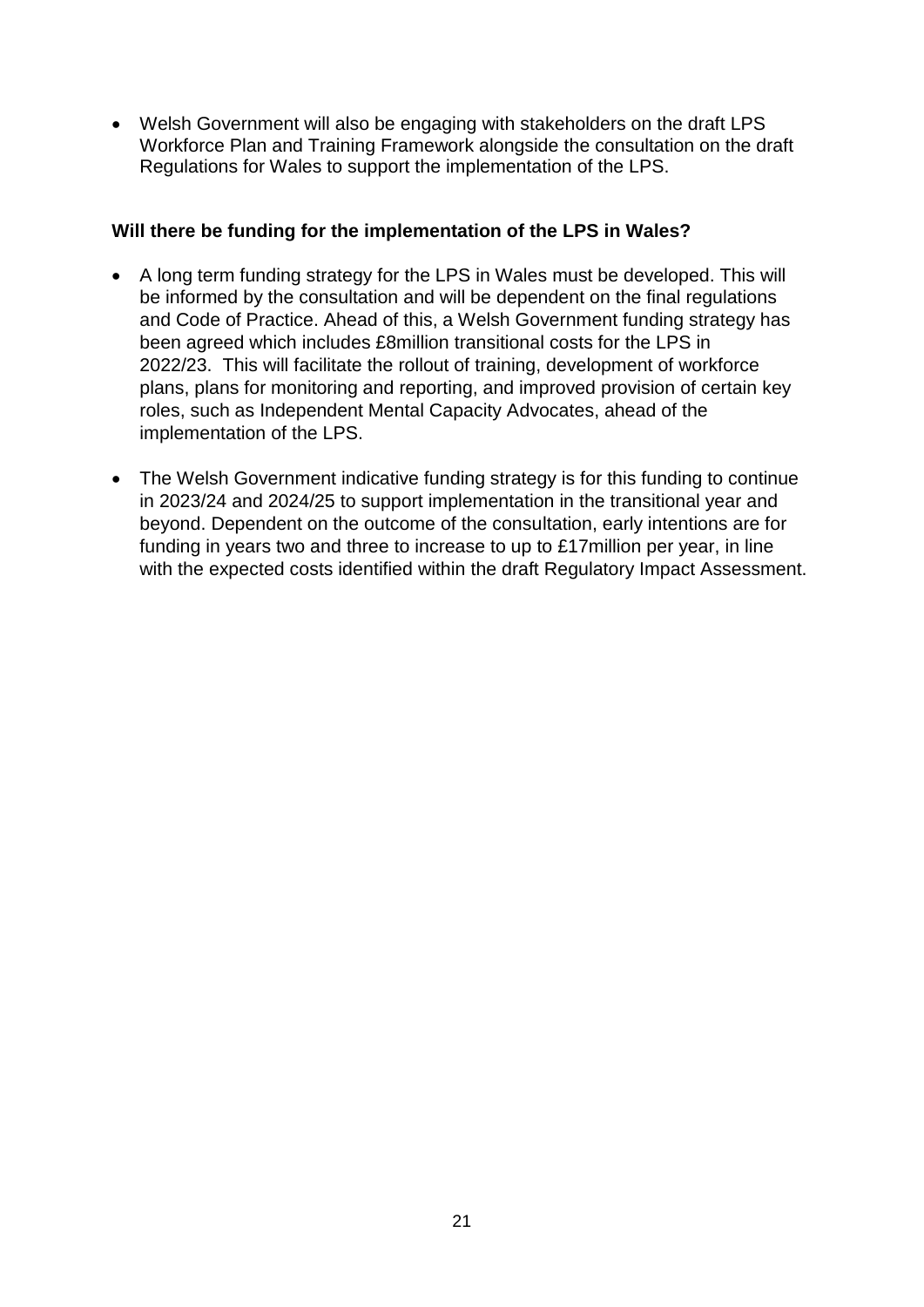## **Questions received during the consultation period so far:**

### **Are there plans for Disability Equality Training, developed and run by disabled people, to also be required at all levels, especially staff working directly with disabled people?**

There will be set training requirements for AMCPs in respect of the LPS. For all other competency groups set out within the LPS workforce triangle, Welsh Government will be making training resources available for Responsible Bodies to deliver locally. These resources for Responsible Bodies will not be compulsory training. In reviewing training need locally, Responsible Bodies will have opportunity to consider their current training offer and to integrate key training that is needed more broadly than the LPS, including working with people with protected characteristics. This is highlighted in the workforce and training plan, and Welsh Government would encourage local areas to give consideration to additional training that would support LPS training.

## **Will anything change for young people aged 15 and under?**

There will be no changes for young people aged 15 and under. LPS will apply to young people from the age of 16. However, Welsh Government is giving consideration to the development of once for Wales materials (supporting materials developed on an all Wales basis) for young people under the age of 16, to prepare them for the changes they may experience when they turn 16.

## **Will the additional settings included in the LPS mean that backlogs for authorisations will be larger than they currently are under DoLS?**

The changes to the safeguarding system are in part being made to address the backlogs which make the current DoLS system unmanageable and to offer better protections for people who lack mental capacity. It is hoped that backlogs will be reduced as a result of the changes, due to decisions being made at the most appropriate level and embedding decision making into existing care, support and treatment planning, and reducing the burden on those undertaking assessments. AMCPs will consider the most complex cases, but many cases will be able to be considered by a much wider range of staff than under the DoLS.

### **Will AMCPs be perceived differently based on how they have qualified to be an AMCP?**

Staff who are currently working as BIAs will be able to undertake a streamlined conversion course to enable them to work as AMCPs. This training will take into account the knowledge and experience they already possess from their work as a BIA. For staff who have not previously worked as BIAs there will be a requirement to undertake a higher education level course to ensure training is of the appropriate level.